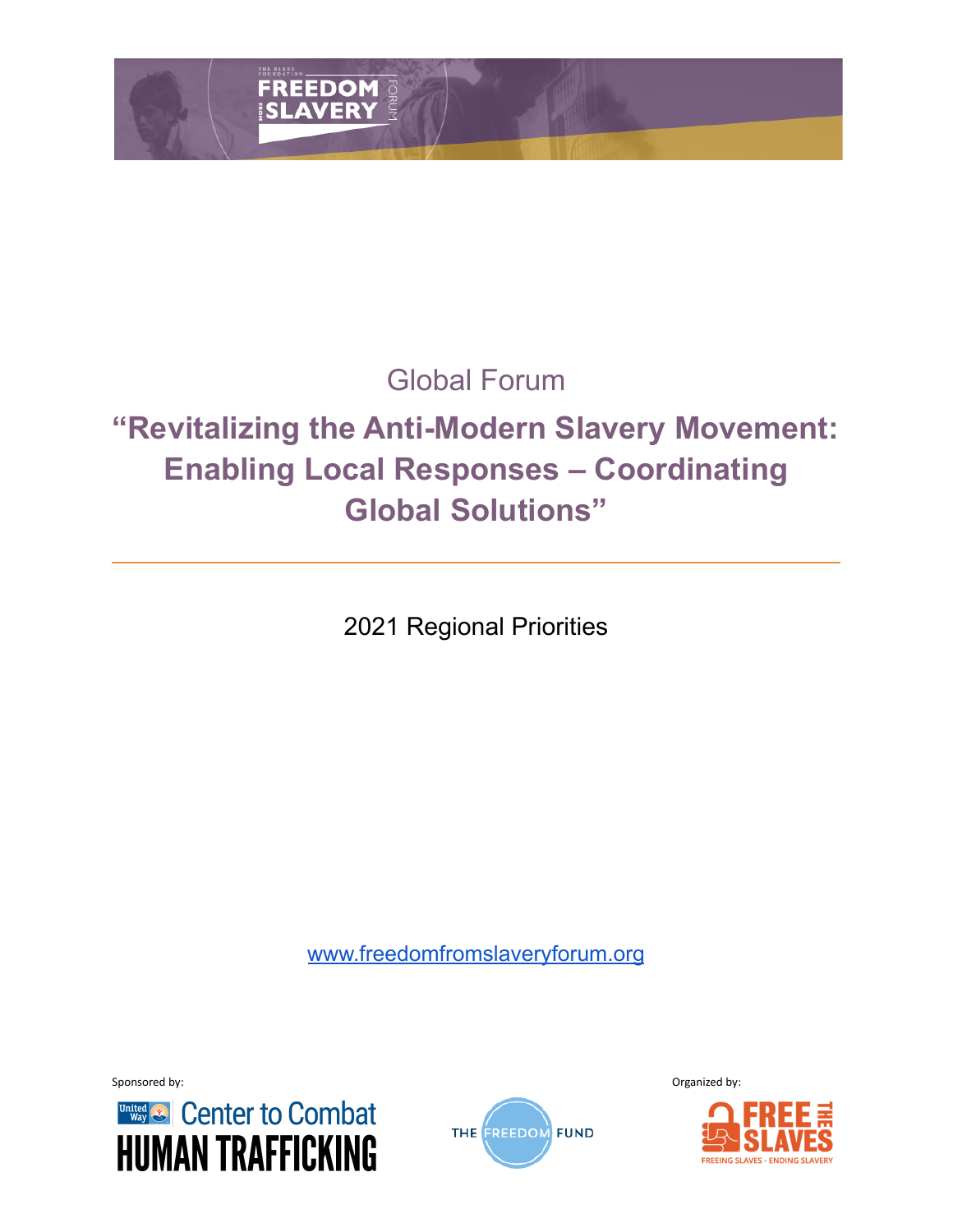# Table of Contents

| <b>Introduction</b>                                | 3                |
|----------------------------------------------------|------------------|
| <b>African Priorities</b>                          | $\boldsymbol{4}$ |
| <b>Asian Priorities</b>                            | 8                |
| <b>Latin American Priorities</b>                   | 13               |
| <b>MENA Priorities</b>                             | 16               |
| European, North American, and Caribbean Priorities | 21               |
| <b>European Priorities</b>                         | 23               |
| <b>North American Priorities</b>                   | 24               |
| <b>Caribbean Priorities</b>                        | 25               |





Sponsored by: **Organized by: Organized by: Organized by: Organized by: Organized by: Organized by: Organized by: Organized by: Organized by: Organized by: Organized by: Organized by: Organized by:**

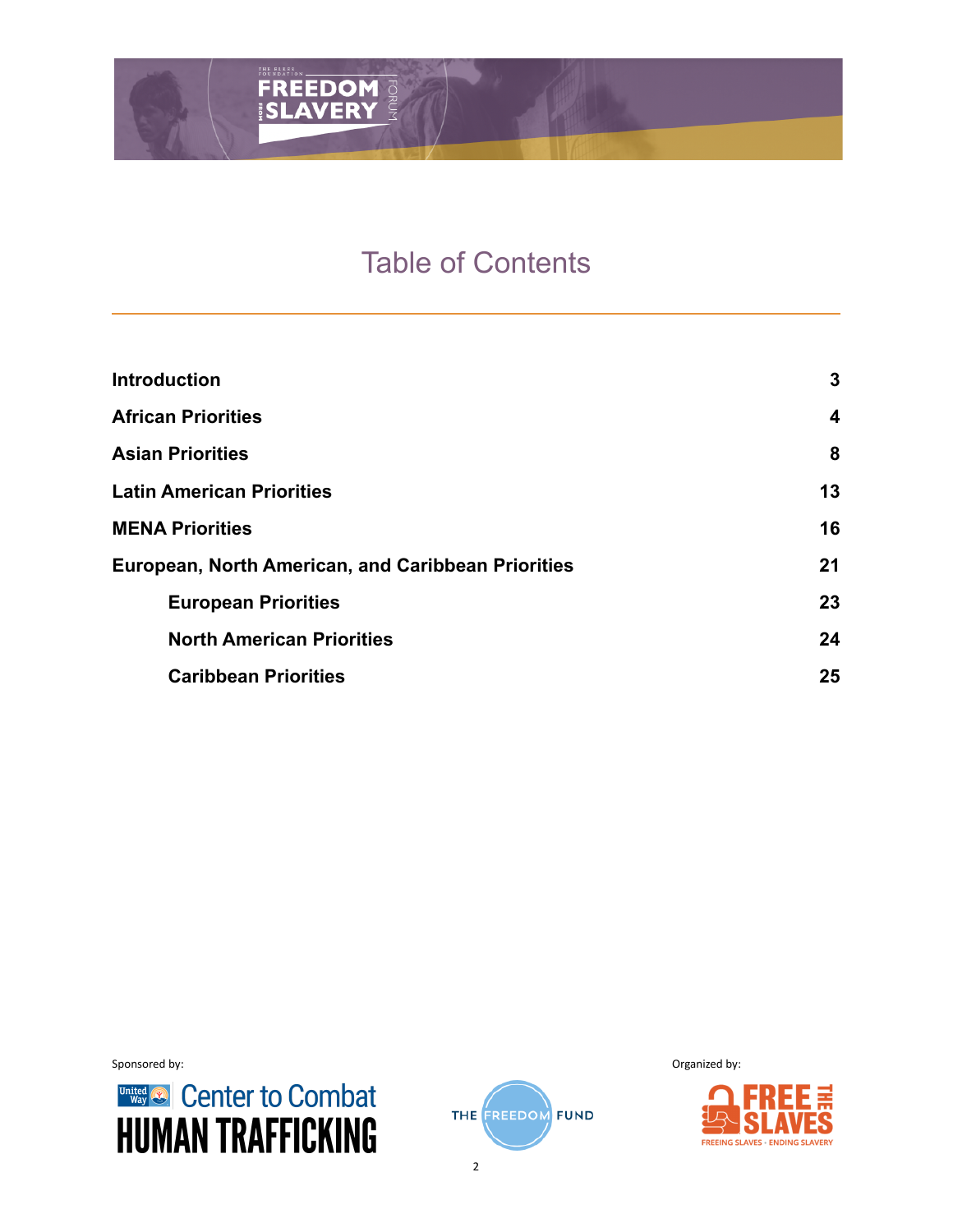# Introduction

This document serves as an overview of the regional priorities established in the five regional forums held in 2021 concerning the issue of modern slavery in Africa, Asia, Latin America, MENA, Europe, North America and the Caribbean. Considering the objective of the global Freedom From Slavery Forum 2021 in Marrakech, Morocco, the priorities will serve as a basis of knowledge to come up with global priorities. Based on these, the goal will be to find regional and overarching global solutions that can be implemented by the anti-slavery movement in the next three years.

All participants of the forum are active in at least one of the regions. In order to engage in discussions, Free the Slaves encourages all participants to read through this document to get an understanding of the priorities in the regions they are not active in. This will allow a common ground of knowledge at the beginning of the Forum to encourage fruitful discussions.





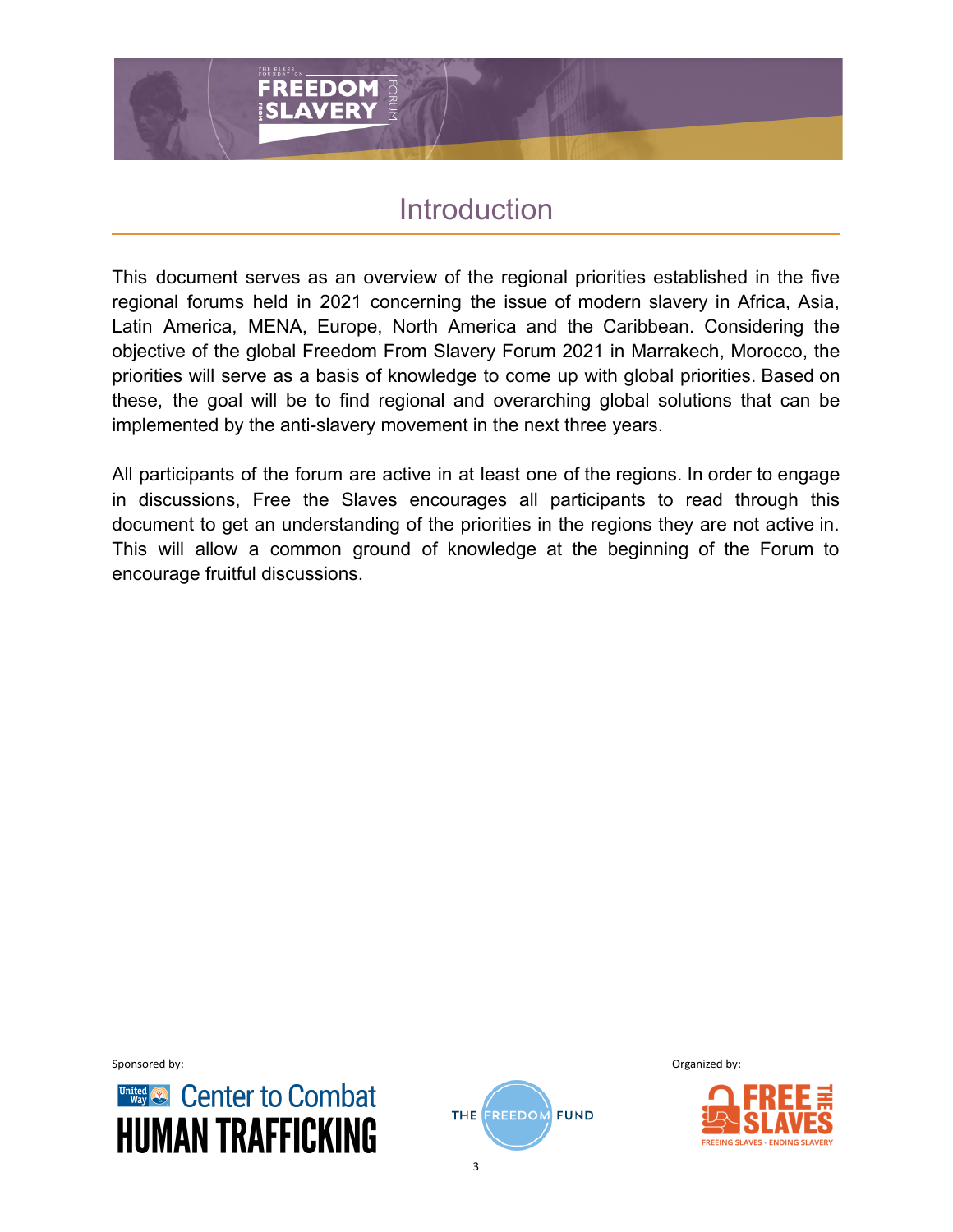# African Priorities

#### **Overview**

Throughout the Forum, workshop sessions were focused on discussing several facets of the anti-slavery movement, including the vulnerabilities that exacerbate slavery to the possible solutions that should be priorities for movement leaders going forward. Despite coming from different backgrounds and country-contexts, participants were quite unified in discerning and defining the issues they saw as the most threatening to freedom in their region.

# Priority Issue Areas

Participants identified several priority issue areas, many of which were interconnected. A great deal of these issue areas were exacerbated by the COVID-19 global pandemic. For example, overwhelmingly, participants pointed to increased poverty and unemployment levels as a result of **COVID-19**, especially amongst populations working in informal sectors of the economy. This in turn led to increases in several other types of exploitation, as more people were in need of alternative ways to make ends meet.

Young girls and boys became increasingly **vulnerable to exploitation** due to the combined factors of **schools moving online** and being unable to have steady access to education and their parents having greater economic stability. This change manifested in several ways. Street begging, especially by children, is on the rise, and a visible indicator of child exploitation and poverty.

Additionally, **forced prostitution** of young girls by their parents for economic reasons has increased, has have the related issues of procurement of services and pimping. Relatedly, there are more young girls in maternity homes than in schools in some areas, a phenomenon that is exacerbated due to the COVID-19 pandemic and the unsafe conditions of traditional education routes. There is also the phenomenon of children being more susceptible to exploitation in brothels/licensed houses.





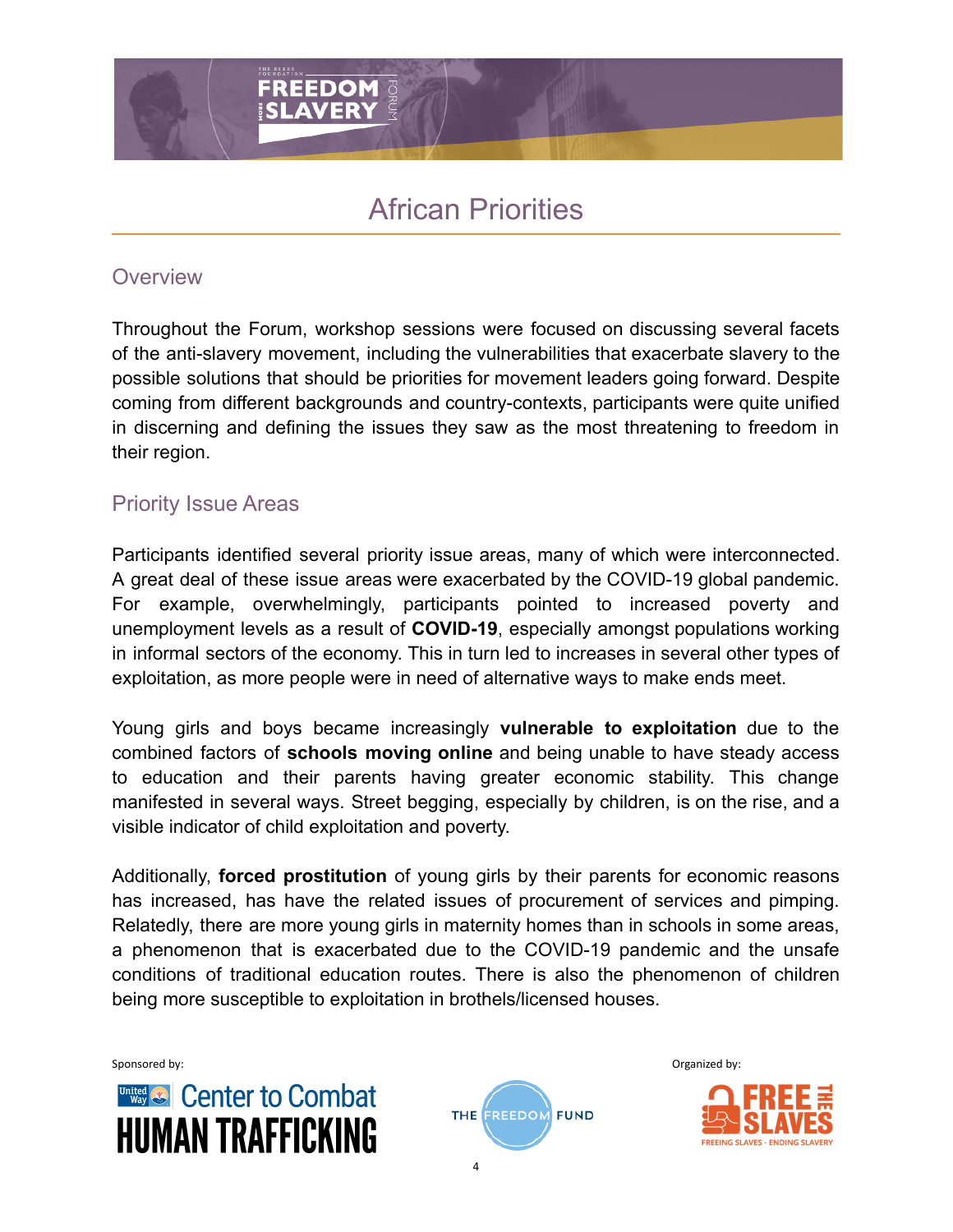

Women and girls have faced greater challenges to freedom, as **violence against and harassment of women and girls** has become more prominent. Relatedly, the exploitation of women in mines, including the exploitation and sexual slavery of girls in mines and the use of pregnant women in mine work, were all noted as areas that need prioritization going forward.

#### Priority Actions for the African Movement

As well as identifying priority focus areas that the movement should work on, participants also identified which actions are most prescient to solve these issues.

Nearly all participants noted that it is necessary to increase the **awareness** of the general public with a **community-based approach**. Because in most local communities modern forms of slavery are little known for lack of popularization and awareness, there is much room to grow in this area. Additionally, **research** is an integral part to defining the problem of modern slavery. Participants noted that this should be done more at a national and subregional level to enable policy coherence in combatting modern slavery.

In this same vein, it was noted that more attention needs to be paid to **government actions** that have negatively impacted the fight against modern slavery due to the COVID-19 pandemic response. Unfortunately, due to the dire public health emergency, many countries revised their national and local budgets to direct funds from other public works to pandemic-related relief. However, this left critical infrastructures under- or unfunded throughout the pandemic, further increasing the number of people vulnerable to slavery and exploitation. Some of the infrastructure negatively impacted include: slowness of the procedures for compensating victims who are repatriated without receiving funds, leaving them again vulnerable to modern slavery to make ends meet; increased hardship for reception centers to take care of the victims due of the decrease in funds, leaving more victims without assistance; and, government funds usually donated to CSO projects was instead redirected to organizations focused solely on COVID-19.





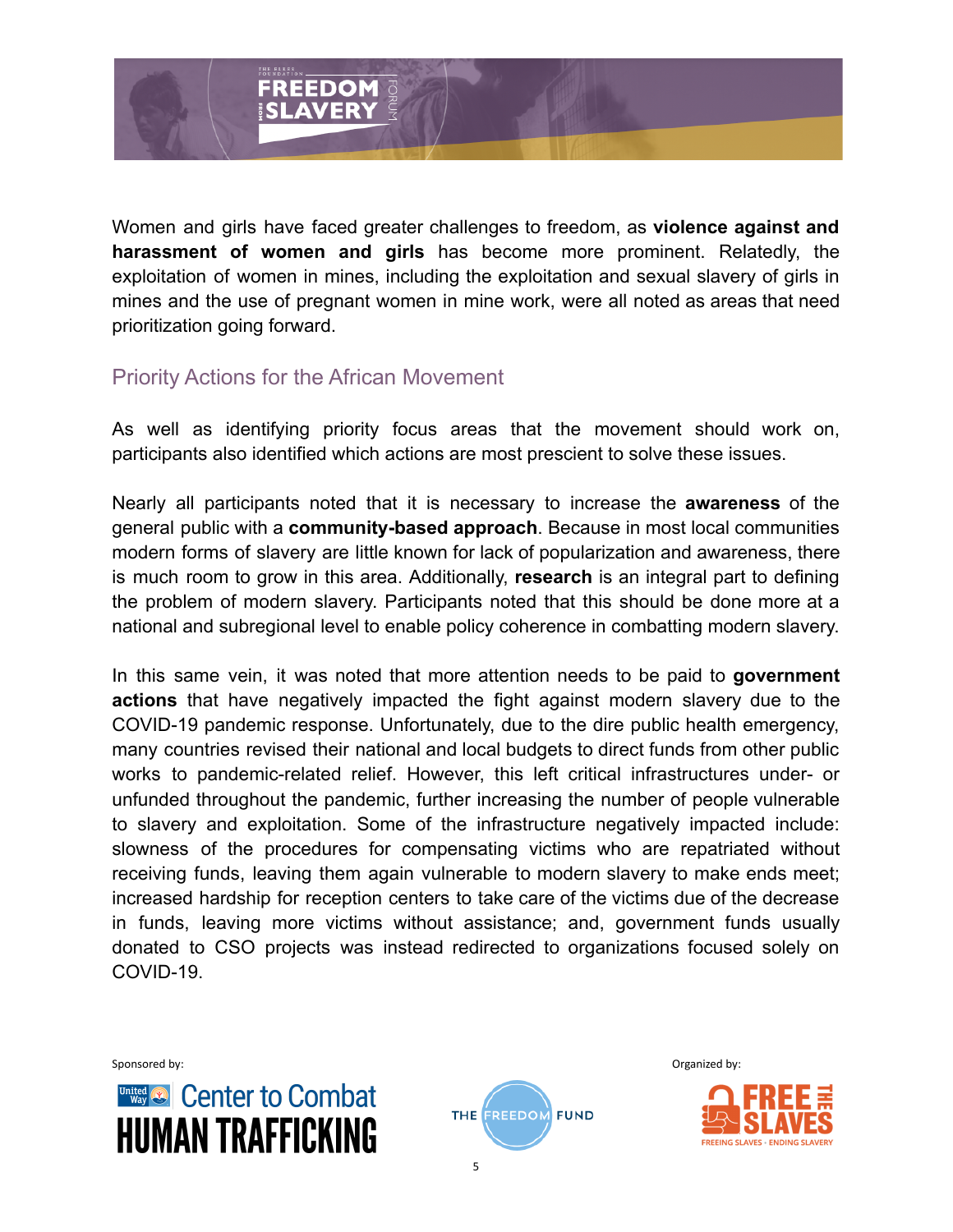

Participants were also adamant that more **media engagement** needs to happen, and the media needs to be more aware of the actions of the anti-slavery movement as a whole as well as the individual actors on a more local level. Journalists and media companies can play a critical role in the movement by sending out the right messages to communities and drawing the attention of donors to organizations and leaders doing great work that empowers and emboldens freedom. The media also can act as a catalyst to building community resilience by spreading awareness and knowledge about forms of modern slavery in authoritative and informative ways.

It was also mentioned that **community systems**, such as local informal economies, kinship systems, and community resource-pooling, should be utilized as key mechanisms in combatting modern slavery, especially at the local and regional levels. These systems exist due to a lack of formalized safety nets that would otherwise help to protect against the vulnerabilities that lead to modern slavery and exploitation. However, due to their existence outside the traditional government systems, they are often overlooked as partners in the anti-slavery movement. Instead, local and national governments should engage with these actors and work to ensure they are as resilient as possible, ensuring those on the fray of society who are most vulnerable to slavery can be reached and assisted. This is increasingly necessary during the COVID-19 pandemic, as these local systems, by virtue of being created by and from the local communities, will therefore be the most connected to and most trusted by vulnerable community members, especially with regard to public health initiatives.

#### Priority Actions for the International Movement

In addition to determining priority actions for the African anti-slavery movement, leaders also identified actions for the global movement that would best benefit them, as these movements do not work in isolation from one another.

Many participants noted that COVID-19 has made society especially vulnerable, but that **funds** were not being appropriated in ways that were most effective. In fact, due to budget revisions in some countries, anti-slavery programs, especially those focused on prevention and services, were underfunded. Therefore, victims and survivors were not getting the aid and resources necessary to be resilient to slavery and exploitation. While





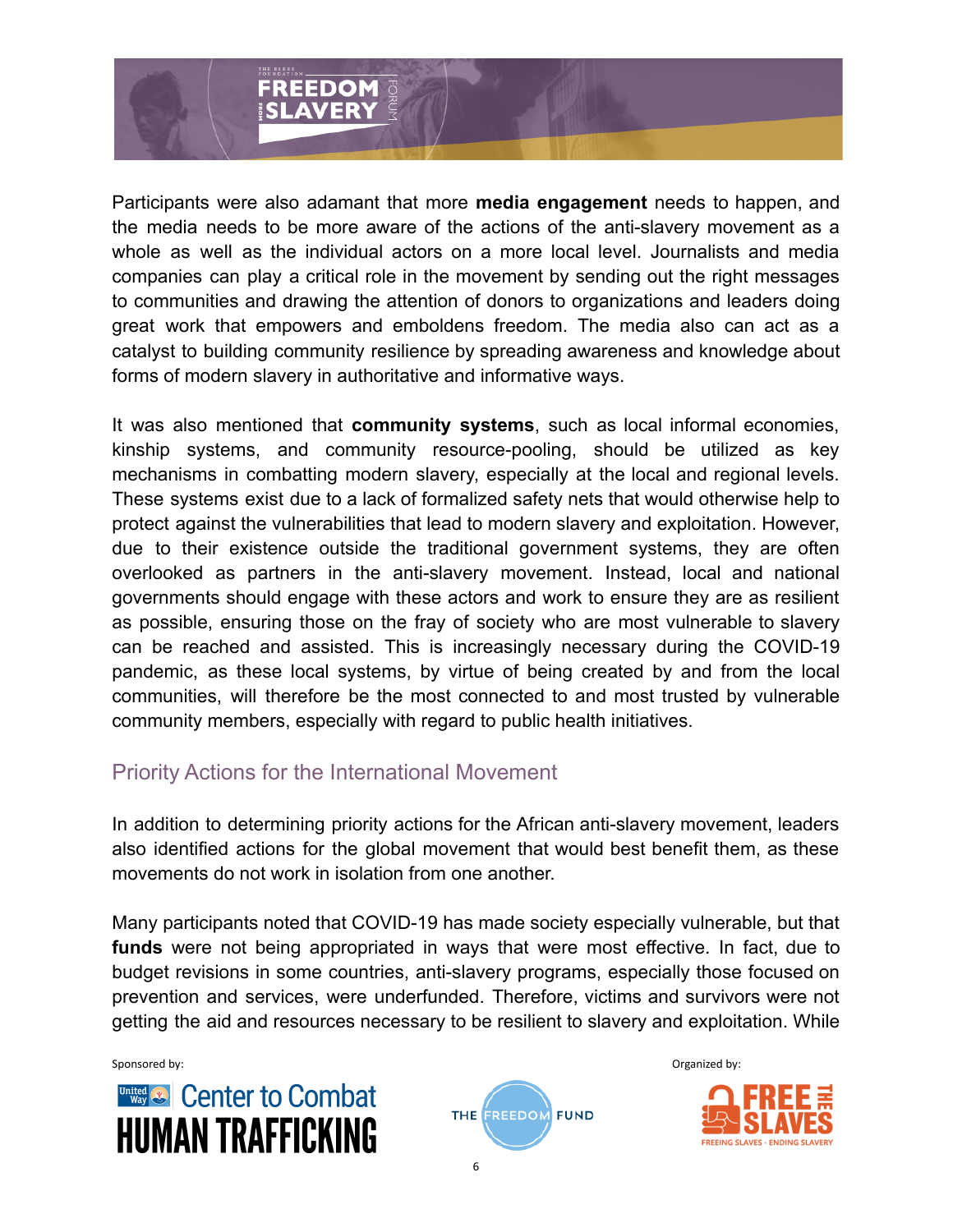

governments have turned funding away from anti-slavery efforts, no matter how unintentionally, anti-slavery leaders noted that non-governmental donors were not stepping up to adequately fill this gap in funding. They noted a reluctance of donors to donate funds due to their restricted movement for supervision and restricted in-person deliverables. For the ongoing projects already funded, the restriction had caused the reduction of participants in the activities, as difficulties of target audiences accessing the internet and the restrictions on meeting in person deterred many donors from extending funding.

In addition to needing more donor support, movement leaders also requested more international support for the **capacity** of their governments on higher levels. Participants noted that their governments needed more **international and inter-regional support** to cut off sophisticated and global human trafficking rings and migration routes. Specifically, they noted that increased **cooperation** was needed in areas such as security, prosecution, border control, and business policies.

Finally, participants nearly unanimously agreed that there needs to be greater **engagement** between African movement leaders and international movement leaders. They hope that this strengthened partnership would allow for more incorporation of their expertise into broader actions, which would be more cross-regional, larger in scope, and more effective in nature.





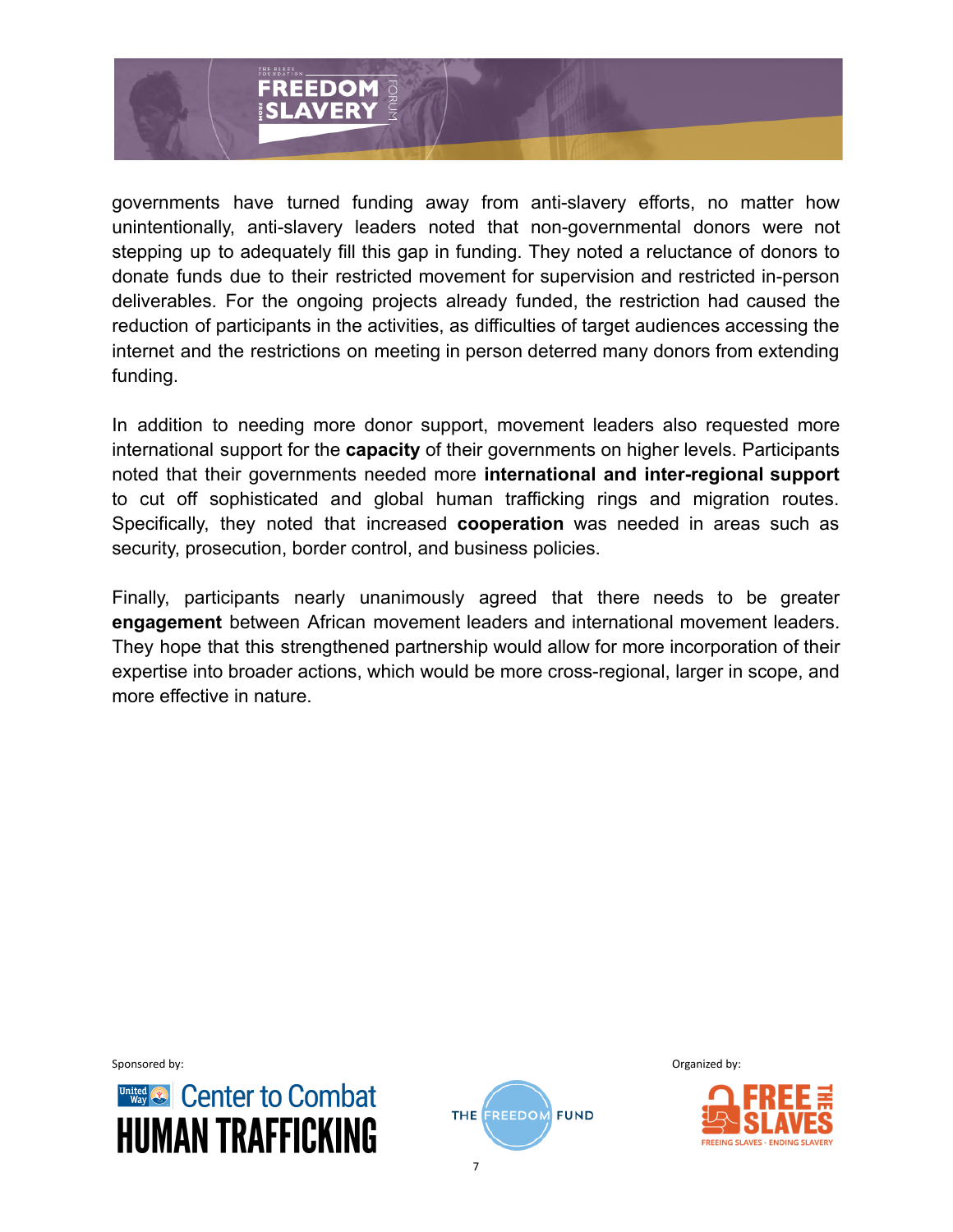# Asian Priorities

#### **Overview**

Throughout the Forum, workshop sessions were focused on discussing several facets of the anti-slavery movement, including the vulnerabilities that exacerbate slavery to the possible solutions that should be priorities for movement leaders going forward. Despite coming from different backgrounds and country-contexts, participants were quite unified in discerning and defining the issues they saw as the most threatening to freedom in their region. To aid in directing the discussions, participants were asked to categorize their priorities for three main audiences: the Alliance 8.7 and the global movement to end modern slavery; Asian government leaders; and, private sector and civil society actors in the region. These recommendations and priorities are detailed below. It is noteworthy that cross-collaboration between sectors and entities was highlighted in all three categories, clearly at the forefront of the discussion and the primary priority identified by participants.

# Priority Actions Related to the Alliance 8.7 and the Global Movement

Participants prioritized recommendations for the global movement as well as the Alliance 8.7 as the embodiment of this movement at the governmental and international levels. They emphasized that collaboration amongst governments, regional bodies, unions, CSOs, academics, and service providers is lacking and is hindering individual efforts to combat modern slavery throughout the region. It was noted that greater **collaboration at the global level** would allow for strengthened protocols around **border security**, increased and expedited **victim identification**, and more realistic prevention measures, which would all in turn benefit vulnerable populations most at risk for modern slavery or human trafficking.

Participants also recommended that governments take advantage of and invest more heavily in **technological advances**. They advised that technology could be better incorporated and embedded into individual programming as well as collaborative processes across governments and borders.





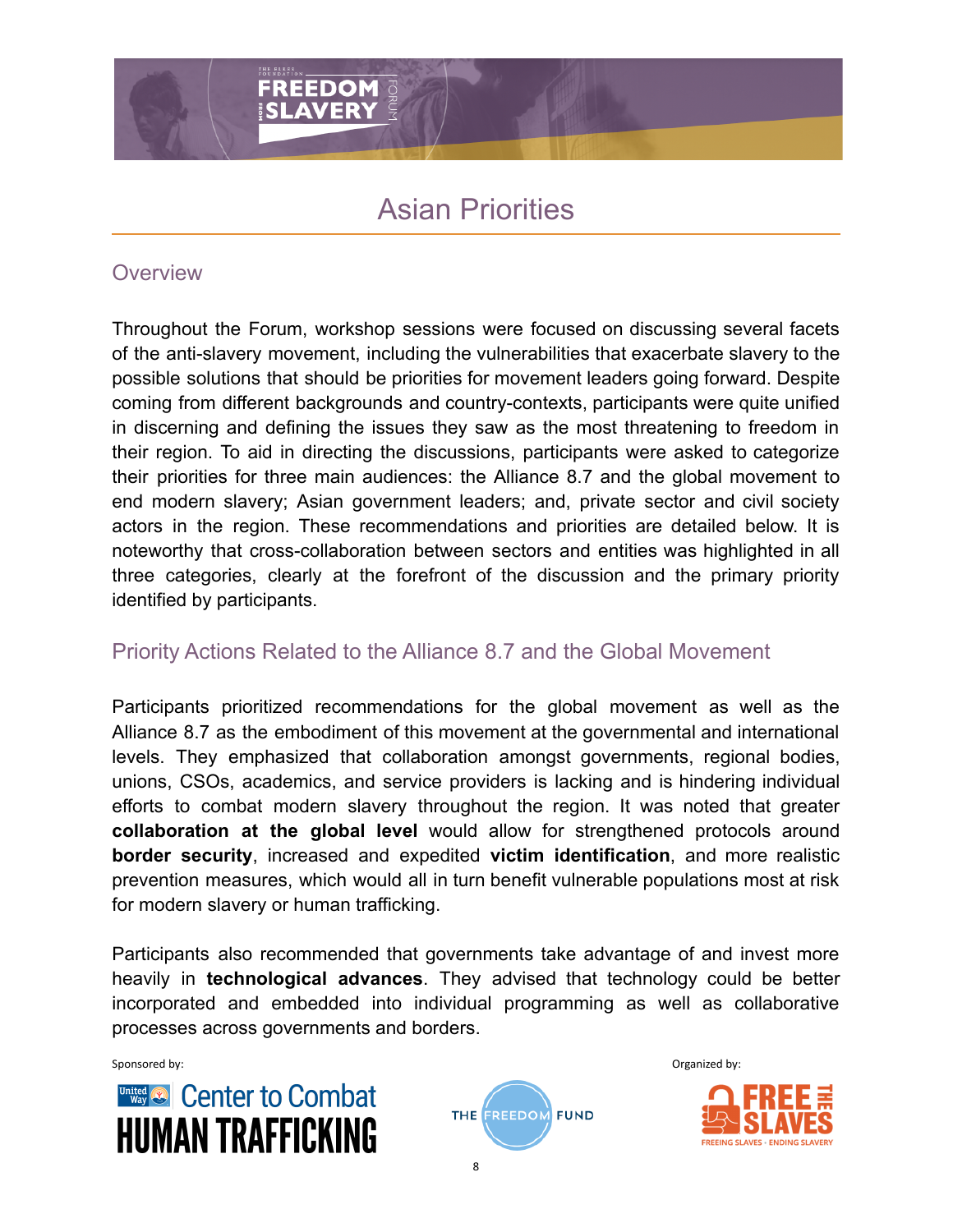

Forum participants shared many recommendations for governments with regard to the way that projects are created, funded, and at the global level. In order for **CSO-led projects** to be more successful and impactful, CSOs recommended that governments, especially those that regularly make **funding** anti-slavery projects a priority, make changes to funding calls in order to emphasize and support trauma-informed care programs that strongly rely on partnership building with survivors. CSOs also shared that governments could do a much better job at enhancing **awareness** raising in local communities in form of grants and collaboration programs in addition to the normal route of going through larger organizations in a trickle-down approach. Additionally, there should be **increased communication** on the donor side to make sure that CSOs are aware of compliance requirements as well as foster CSO networks where grantees could learn from one another. Participants also noted that continuous government reviews of long-term projects should be done in order to ensure that they are continuing to address the most recent root causes that are affecting vulnerable populations in real time.

Additionally, participants had several recommendations centering around the Alliance 8.7 and Pathfinder country process. They noted that there is increasing need to bring more countries into the fold of the **Alliance 8.7** and formalize their commitments to end modern slavery on a global stage. It was recommended that CSOs in current Pathfinder countries in the region (such as those in Vietnam and Nepal) share their **best practices** for how to pressure non-Pathfinder governments into buying into the Alliance 8.7. In turn, it was emphasized that CSOs should keep a close eye on current Pathfinder countries to ensure that there is indeed progress on the commitments they promised to make as a result of their participation in the Alliance 8.7.

#### Priority Actions Relating to Asian Governments and Asian Movement Leaders

The second set of recommendations that participants curated applies specifically to Asian governments and the leaders of the Asian anti-slavery movement. These actors are especially crucial to ending modern slavery given the wide breadth of actions they are able to take.





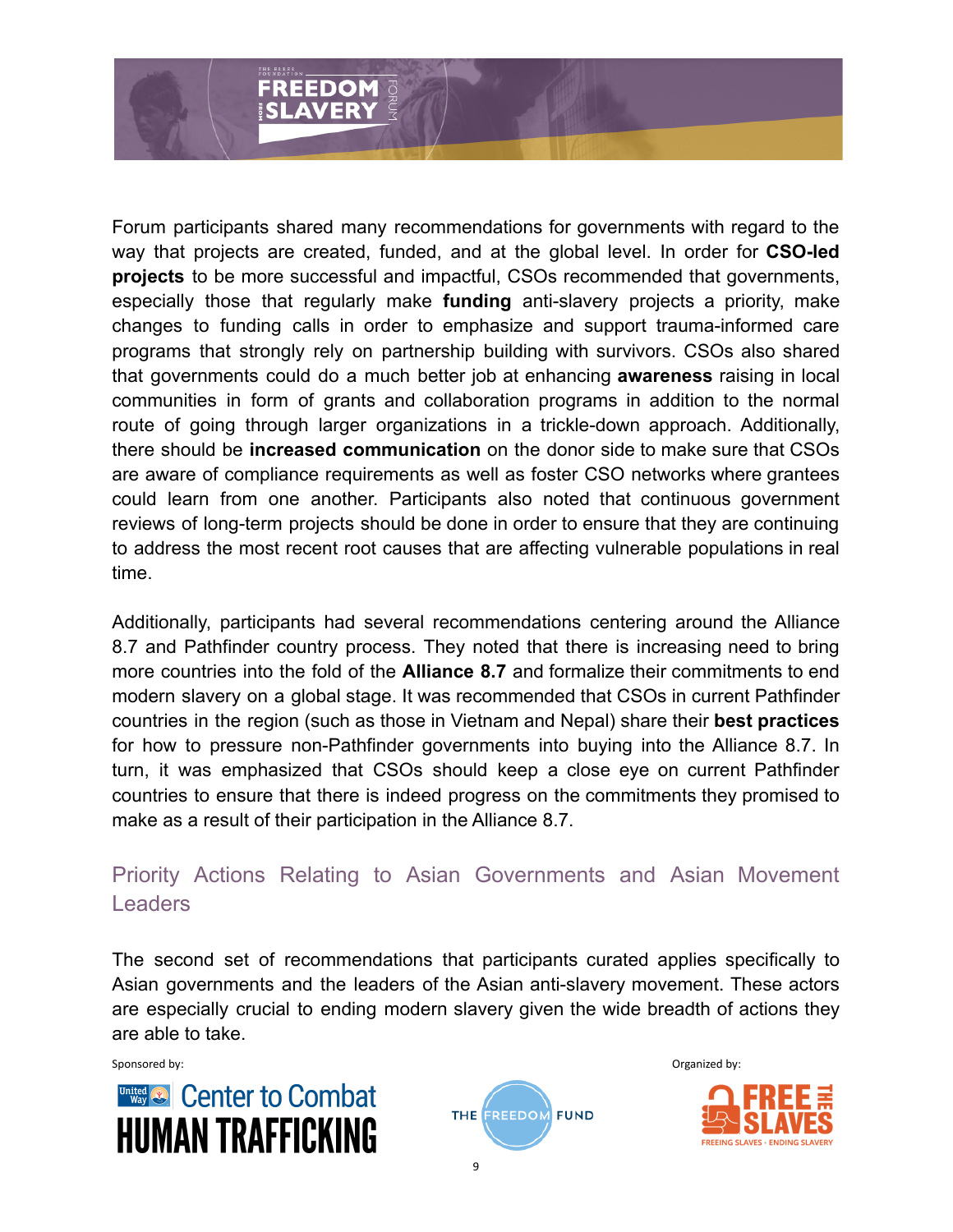

As stated previously, the number one recommendation for Asian governments and the Asian anti-slavery movement was increased collaboration, amongst themselves, but especially with CSOs and national and local government bodies.

Along with greater **collaboration**, increased **support** and capacity was at the top of the list of priorities that the participants created. They noted that increased **capacity building** for government frontline workers would better equip them to not only recognize vulnerable individuals or victims, but would also make them more likely to intervene on their behalf. Participants discussed that increased support is also needed for migrants and overseas workers, especially during the pandemic, which has proven an extremely trying and difficult time for all types of groups, but especially so for those already vulnerable to modern slavery pre-pandemic. With more people economically disadvantaged and looking for more work with fewer jobs available and larger obstacles to travel, human trafficking and labor exploitation has increased in the region. There is a need for increased collaboration in support efforts and a more concerted effort to aid these newly vulnerable populations. Participants highlighted that inclusion of **recovery programs, healthcare, housing programs** into this support would be an effective use of government resources at this time.

Relatedly, it was emphasized that there needs to be **increased unison** amongst Asian countries, not just collaboration, especially with regard to laws and policies. It was noted that because there are not many **coordinated legal frameworks or policies**, it creates a confusing web for potential labor migrants, leaving them more vulnerable to exploitation.

Not only should there be increased coordination between countries, there should also be **increased cooperation between the government and the private sector,** especially in the creation of labor laws and regulations. With both parties being on the same page from the beginning, there is less room for malpractice or confusion that could lead to trafficking and exploitation.

The patchwork of legal frameworks is also a barrier to access for victims and prosecutors alike that continues to exploit them long after they have been rescued. There needs to be increased focus on the **prosecution** of traffickers and exploiters with Sponsored by: Sponsored by: Sponsored by: Sponsored by: Sponsored by: Sponsored by: Sponsored by: Sponsored by: Sponsored by: Sponsored by: Sponsored by: Sponsored by: Sponsored by: Sponsored by: Sponsored by: Sponsored by

10







**FREEING SLAVES · ENDING SLAVER**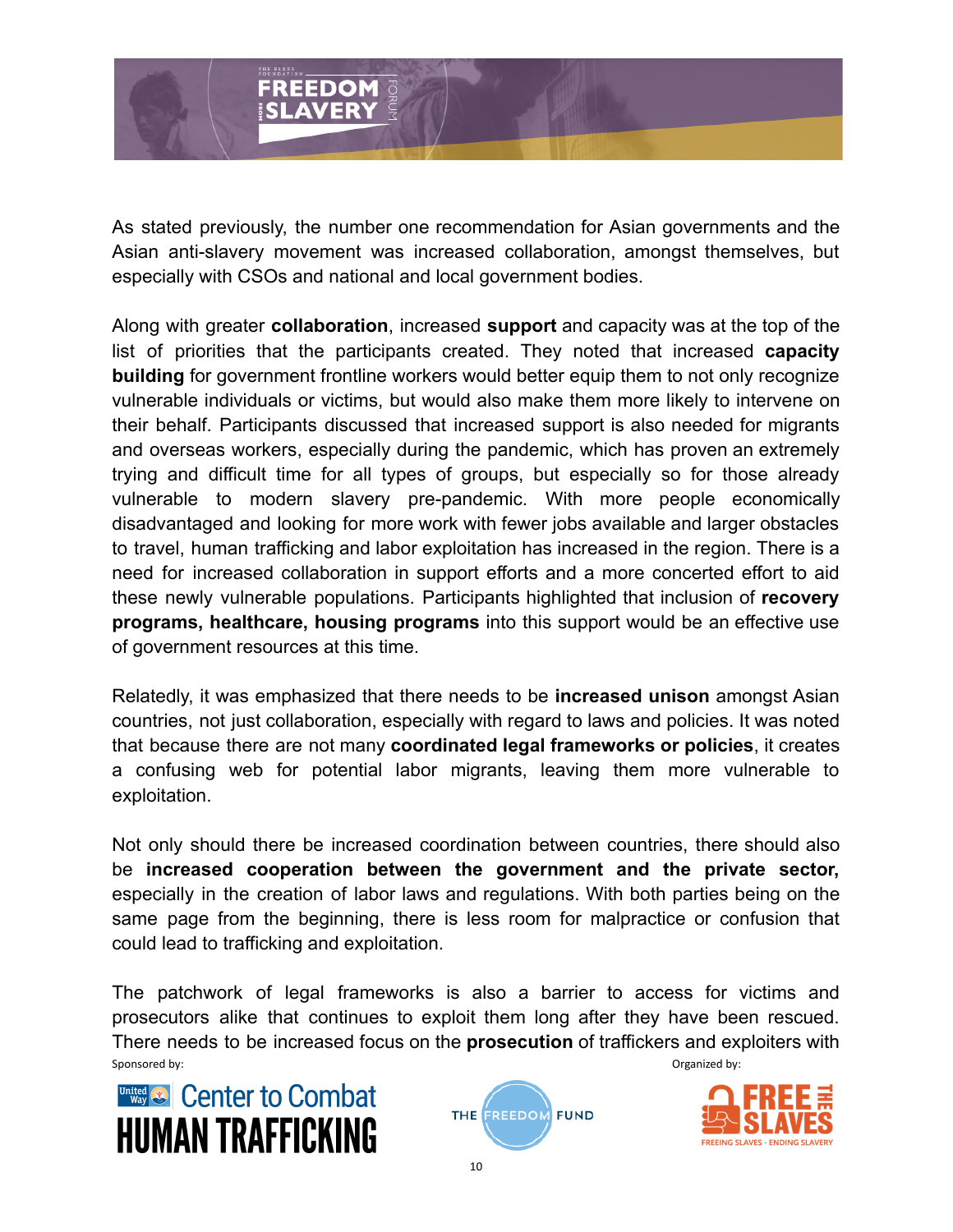

increased **access to the legal system** for victims and survivors. Relatedly, it was noted that **reintegration programs** need to be a complementary part of this process, ensuring that survivors have the resources and treatment necessary to remain resilient to further exploitation and trafficking.

In this vein, participants noted that ASEAN and SAARC should consider focusing on larger, more encompassing legal frameworks as well as strengthening mechanisms for the implementation of these laws and policies.

Some recommendations for specific governments included:

- Nepal should create and adopt a standard operating procedure for repatriation and rehabilitation.
- India should pass the Human Trafficking bill that has been drafted and proposed.

#### Priority Actions Relating to Private Sector and Civil Society Actors

Participants also had many recommendations for the private sector and civil society actors in the fight against modern slavery, principle among them being increased **collaboration** and **support**. It was noted that prioritizing **capacity building** for grassroots organizations, especially with regard to increasing knowledge on trauma-informed care, would greatly benefit the movement. CSOs should make it a priority to share their best practices and success stories with others working in the same space to ensure that as many vulnerable individuals are helped or made resilient to modern slavery as possible.

CSOs and private sector actors would be best utilized by the movement in greater focusing on **community prevention measures** that would enhance awareness of modern slavery and exploitation at the grassroot level. They should focus more intensely on addressing root cause preventions and spend more efforts on educating themselves and the public about push factors and community issues that are most likely to result in exploitation. It is in this arena that CSOs could most effectively utilize and **educate** community youth leaders, **empowering** them to be advocates and more resilient to modern slavery at the same time. Survivors, as well as youth, should be more integrated into anti-slavery programming at large.





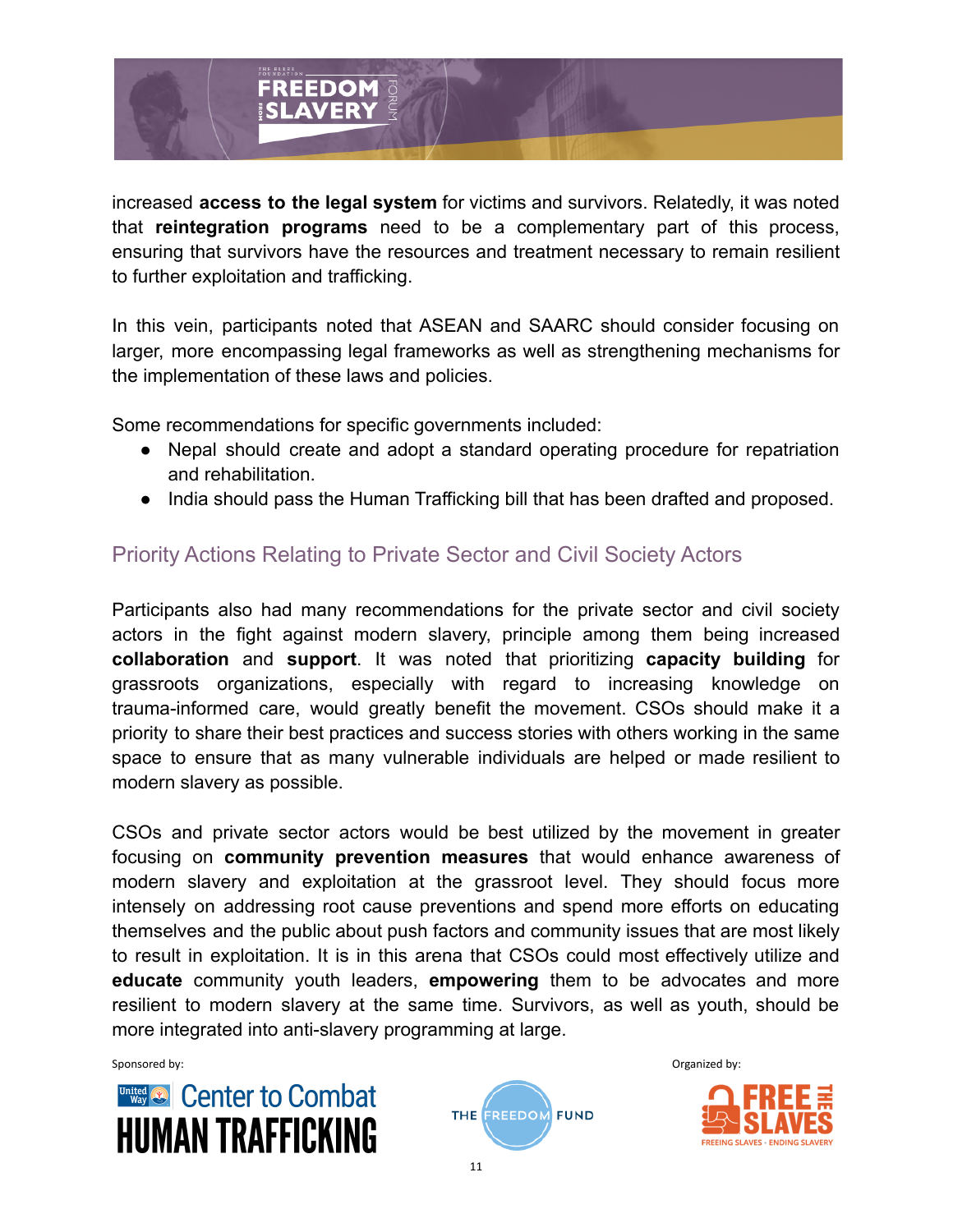

It was noted that while governments need to make it easier to access legal resources, it is also important that CSOs and private sector actors increase awareness of relevant policies and laws, especially with an emphasis on how to use legal frameworks to their advantage. Relatedly, witness protection should be ensured and a priority for those CSOs working in the rescue and survivor-empowerment spaces of the movement.





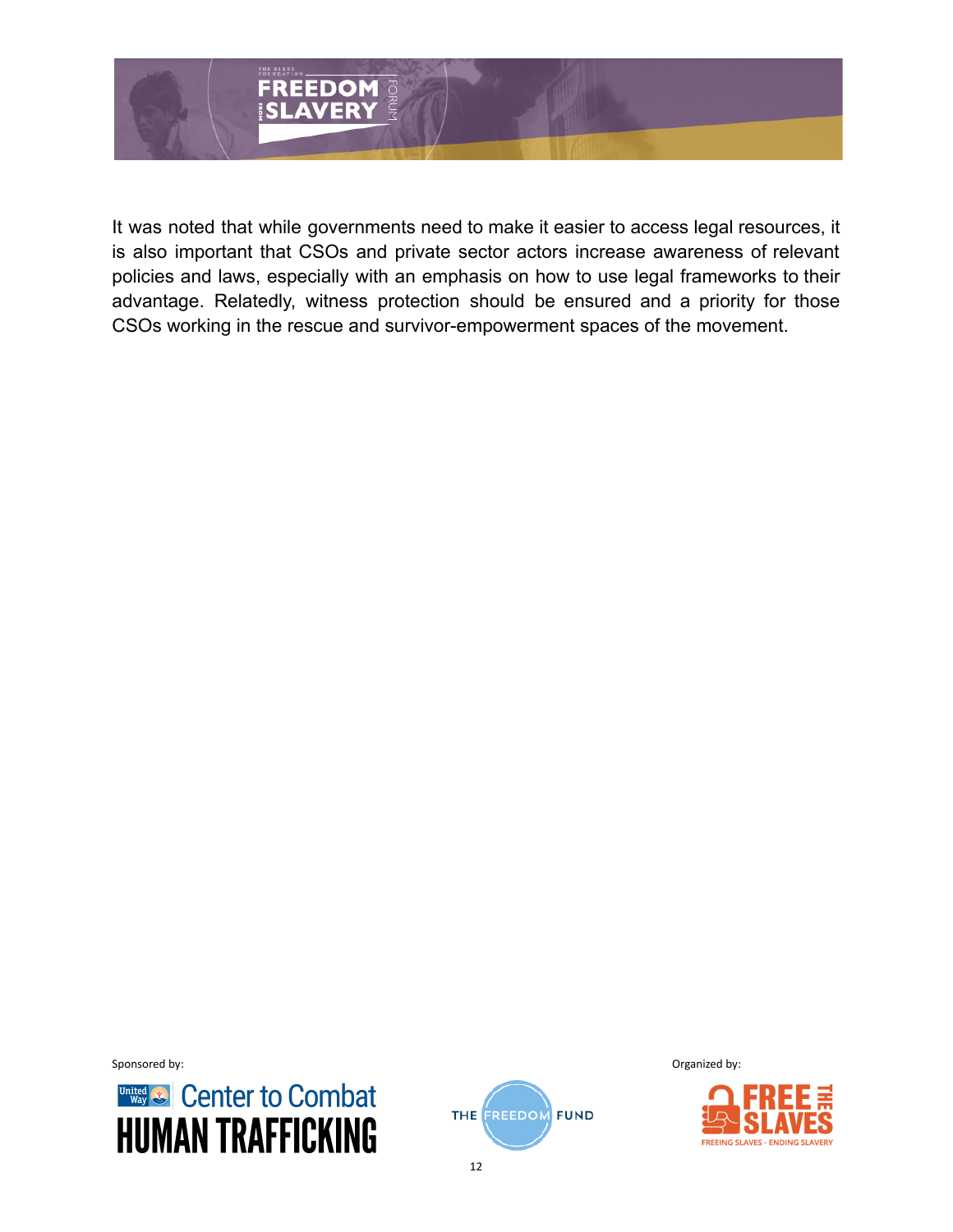**FREEDOM SLAVERY** 

#### **Overview**

Throughout the Forum, workshop sessions were focused on discussing several facets of the anti-slavery movement, from the vulnerabilities that exacerbate slavery to the possible solutions that should be priorities for movement leaders going forward. Despite coming from different backgrounds and country-contexts, participants were quite unified in discerning and defining the issues they saw as most threatening to freedom in their region. To aid in directing the discussions, participants were asked to categorize their priorities for three main audiences: the Alliance 8.7 and the global movement to end modern slavery, Latin American government leaders, and private sector and civil society actors in the region. These recommendations and priorities are detailed below. It is noteworthy that the integration of indigenous perspectives and survivors of human trafficking was highlighted in all three categories, constituting the primary priority identified by participants.

#### Priority Actions Relating to the Alliance 8.7 and the Global Movement

Participants prioritized recommendations for the global movement as well as Alliance 8.7 as the embodiment of this movement at the governmental and international levels. Prior to the Forum, many of the participants had limited or no knowledge of Alliance 8.7. Given the important role of the Alliance 8.7 in promoting a consolidated and cohesive anti-modern slavery response, they recommended increased **awareness** raising efforts in Latin America on the work of the Alliance. Participants also pointed out that the Alliance would benefit from an **integrated system** where other actors work jointly with the Alliance and share common goals, objectives, and activities. This would be beneficial to enhance coordination among a wide range of stakeholders. It is key that any materials produced, including those by Alliance 8.7 actors, reach diverse stakeholders, especially those that are not closely linked to these processes. Furthermore, another recommendation was to ensure that the research processes undertaken are rooted in a gender perspective.





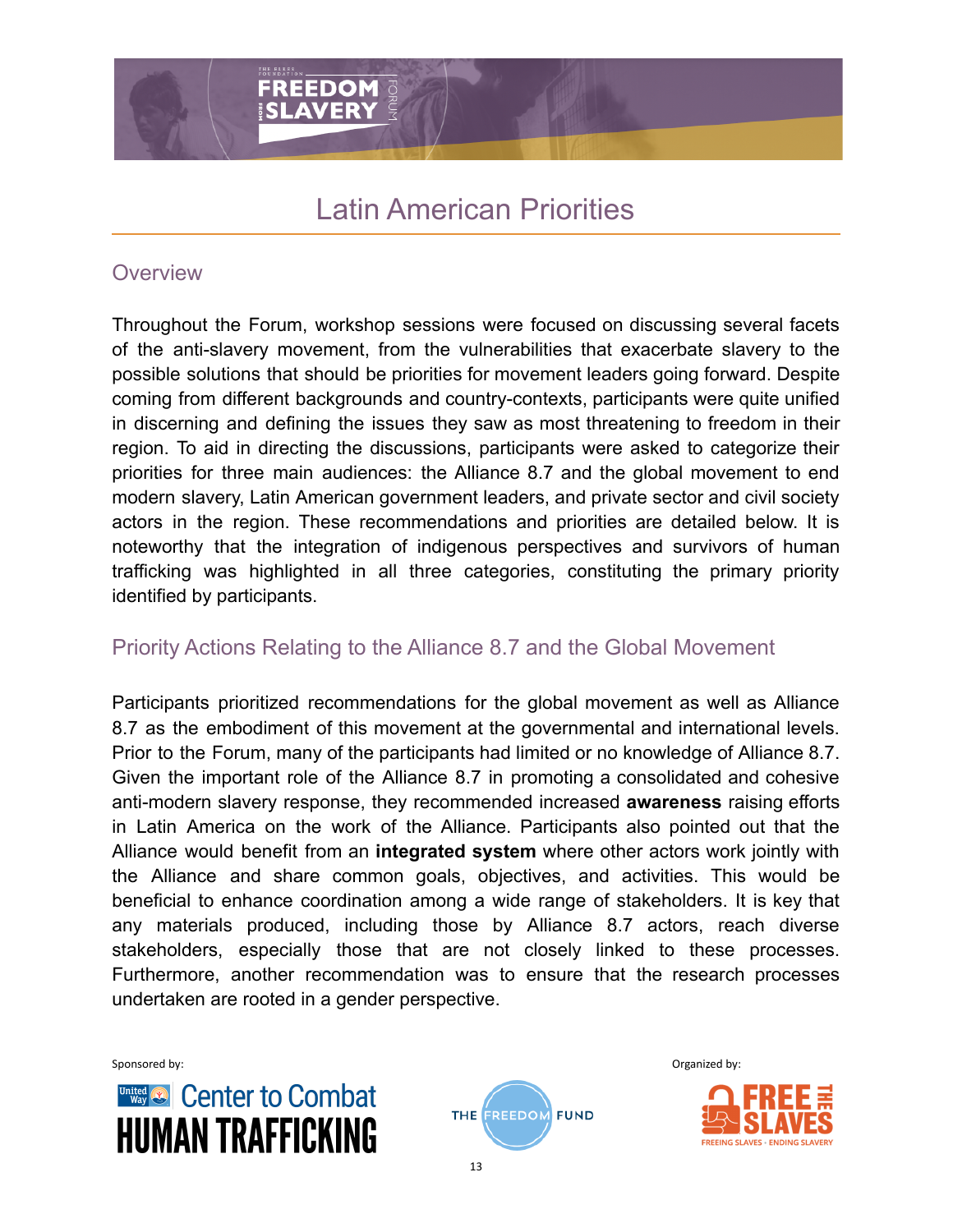

Overall, it is important that at the global level, perceptions of human trafficking shift to consider the role of a wide plethora of factors, including **corruption**. There must also be a focus on cross-cutting and territorial approaches to tackling the phenomena, especially internal trafficking, since the focus seems to be primarily on international forms of trafficking. **Indigenous communities and survivors**, especially in Latin America, must also be brought into discussions surrounding human trafficking. The approaches undertaken must be **trauma** and victim informed and rooted in the experiences of vulnerable groups in order to protect trafficked persons. Justice system actors in particular must be involved in anti-human trafficking efforts for a rapid and effective coordination. At their core, all efforts must address the issue at the **structural level** in order to transform the exploitative system that enables such exploitation in the first place.

#### Priority Actions Relating to Latin American Governments

The second set of recommendations that participants curated applies specifically to Latin American governments. These actors are especially crucial to ending modern slavery given the wide breadth of actions they are able to take, especially at the higher level. On a conceptual level, participants agreed that there is a need for governments to tackle human trafficking from a **human rights perspective**, rather than a criminal or human security perspective. There is a need for governments to safeguard the rights of victims of human trafficking generally, and especially among indigenous communities and those who are deported and not screened for human trafficking indicators. Among these vulnerable groups, there is a need to establish robust **mechanisms** to **identify victims** and ensure their protection.

Especially in the context of the **COVID-19** pandemic, where governmental focus has been diverted, it is central for the government to position human trafficking on the public agenda. Participants indicated a need for governments to follow the **best practices** of Latin American countries leading in an effective anti-modern slavery response, such as Costa Rica. This can be done by **allocating specific resources** to combat human trafficking and introducing tax policies to gather resources. Governments should also facilitate an environment that is **interinstitutional**, where diverse stakeholders such as service providers and the judiciary can safeguard victims' rights through a





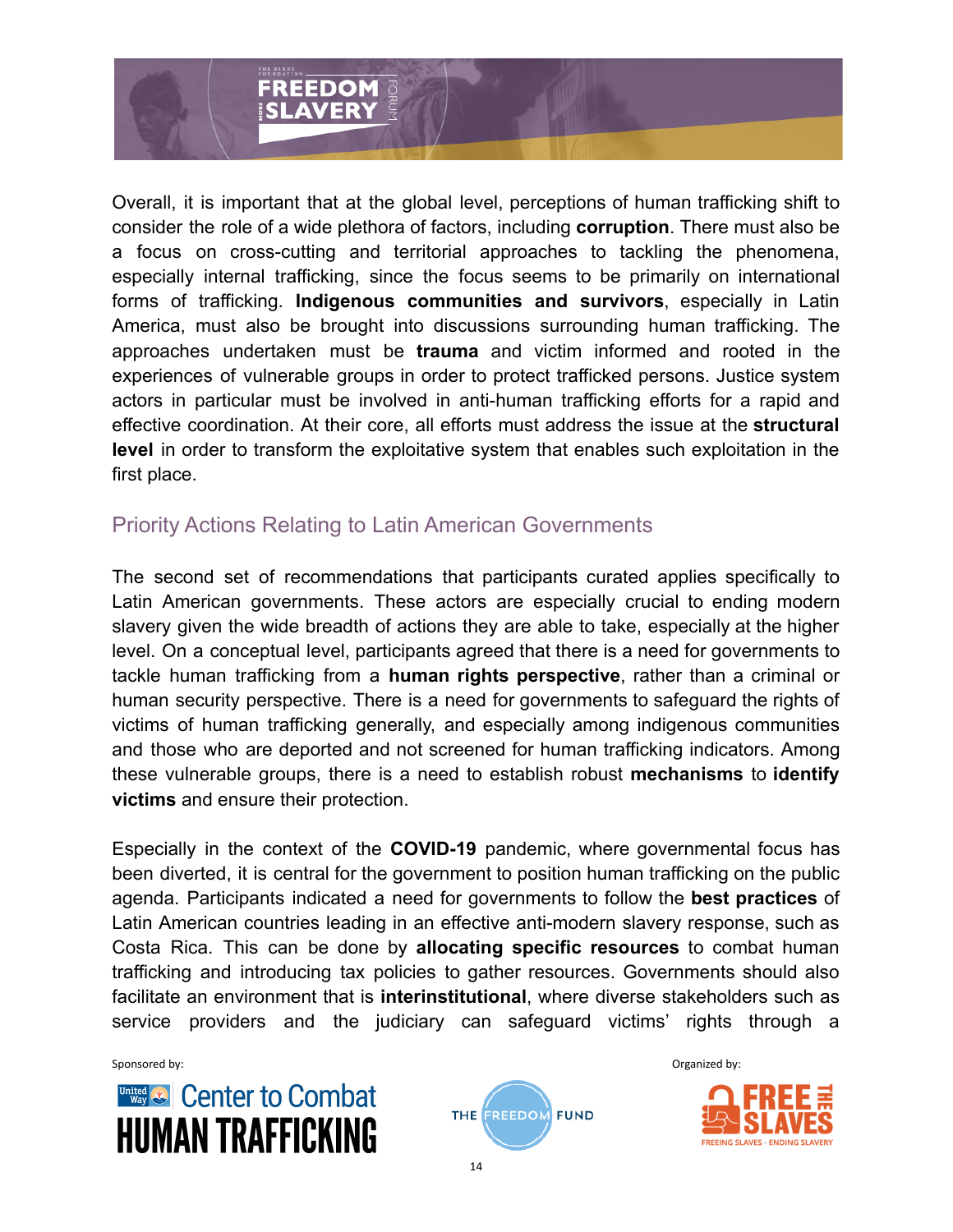

well-coordinated response. This can be done through the establishment of effective mechanisms for coordination that have judicial and political elements. One participant highlighted the need for a **standard penal code** to combat all forms of exploitation.

#### Priority Actions Relating to Private Sector and Civil Society Actors

Participants also had many recommendations for civil society actors and the private sector in the fight against modern slavery, principle among them being **increased collaboration between organizations and authorities** for protection and assistance to victims of human trafficking. There is also a need for these actors to consider indigenous communities.

Civil society would benefit from the establishment of an **advocacy plan** with guidelines and strategies for civil society organizations to engage the government regarding national policies surrounding human trafficking. This would promote better synergy between civil society and government and ensure that advocacy efforts have maximum impact. Leaders and activists should also push government to prioritize human trafficking issues and bring them to the forefront of the public agenda.

Participants also recommended **increased corporate social responsibility** that holds actors accountable and addresses victims' needs. They also called for a larger role for international bodies with regard to coordination and mediation between government and civil society stakeholders. For **academia**, participants suggested increased engagement on the ground ("in the field"), increased collaboration with civil society actors, and a better integration of academia and civil society.





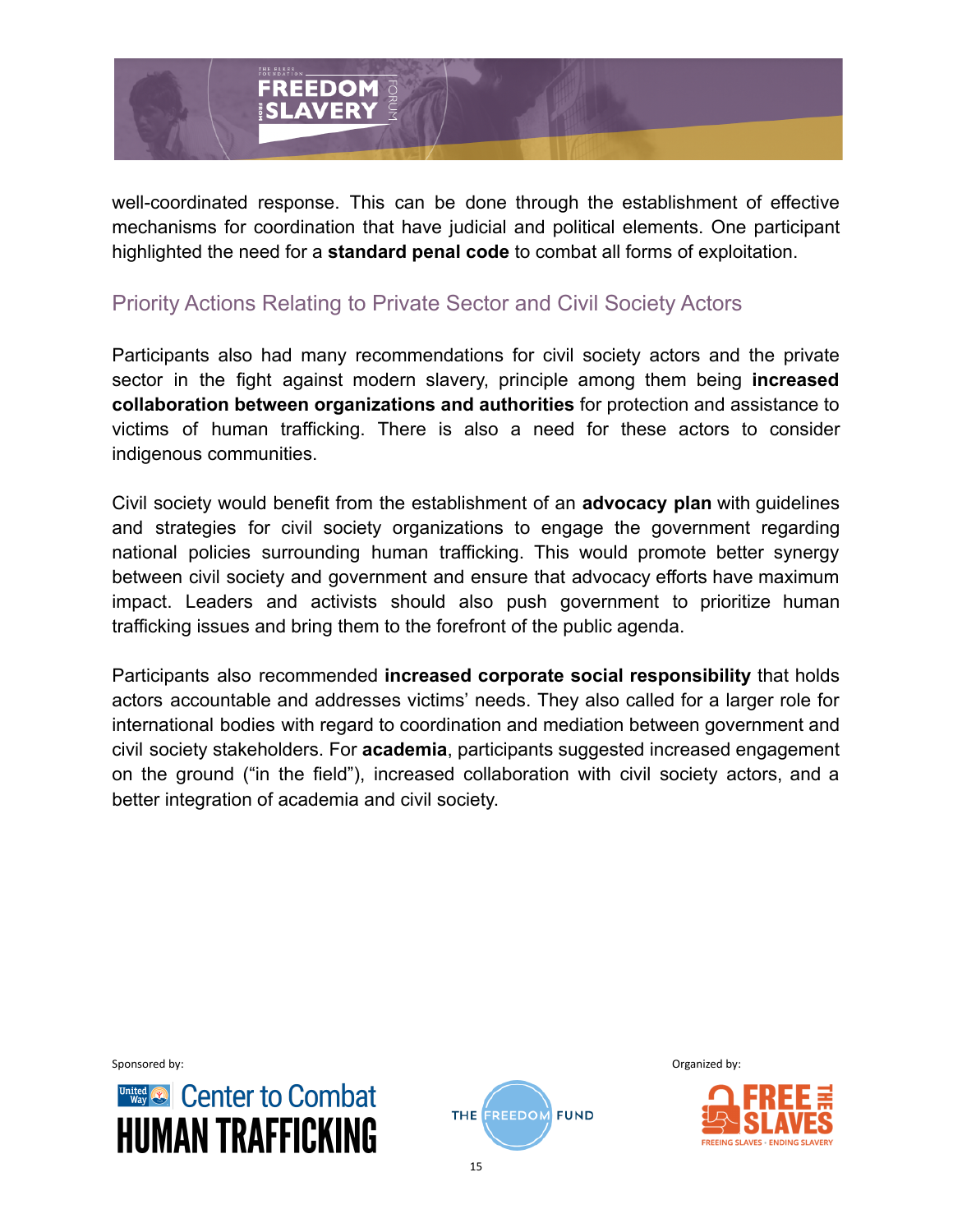# MENA Priorities

#### **Overview**

Throughout the Forum, participants gained knowledge on numerous topics related to modern slavery and human trafficking in the MENA region. The last day concluded with a workshop in which participants discussed priorities for the region. The recommendations are listed below in an effort to construct an agenda for the regional movement.

#### Priority Actions Relating to the Alliance 8.7 and the Global Movement

Considering the problems that were discussed in the forum, a variety of recommendations on how to tackle modern slavery were made at the global level. On the legal front, there is a need for **effective reviewing mechanisms** of international conventions. Though they may exist on paper, the reality is that many human rights abuses that are illegal under international law still go unnoticed. A possible way to do this would be to introduce a peer review process in which countries assess each other on their application of international conventions.

Another recommendation that surfaced was developing an **international database** to collect data on crimes in order to understand trends, root causes and effective tools. This would allow a more detailed analysis of the ongoing abuses and would aid stakeholders to tackle the issues in cooperation. **Delta 8.7** can serve as an international body to push forward development in this field, as they are continuously researching the ongoing trends and are testing hypotheses of effective solutions.

Additionally, participants emphasized that **collaboration** among governments, regional bodies, unions, CSOs, academics, and service providers is lacking and is hindering individual efforts to combat modern slavery throughout the region. It was noted that greater collaboration at the global level would allow for **strengthened protocols** which would in turn benefit vulnerable populations at risk of modern slavery.





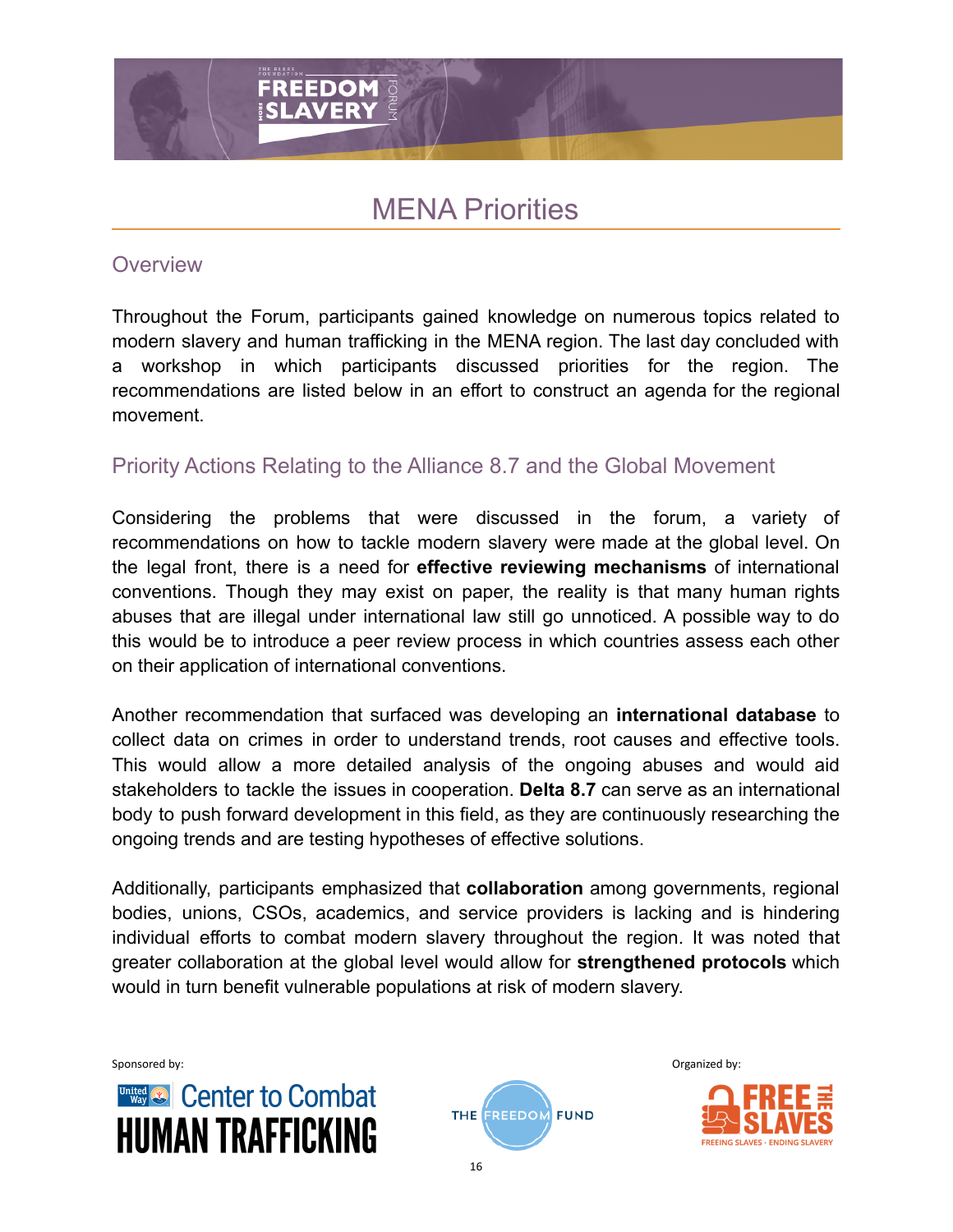

Participants also emphasized the need for governments around the world to **raise awareness of trafficking vulnerabilities**; greater awareness in countries of origin may prevent migrants from becoming victims. Furthermore, **supporting vulnerable groups** with offers and contracts they may receive to migrate to the GCC can help counteract legal loopholes that could otherwise be used to exploit migrants.

Another recommendation that was given during the forum is the development of an **international hotline** for victims of exploitation and modern slavery. This requires all stakeholders to work closely together.

# Priority Actions Relating to MENA Governments and MENA Movement Leaders

The second set of recommendations that participants curated applies specifically to MENA governments and the leaders of the MENA anti-slavery movement. These actors are especially crucial to ending modern slavery given the wide breadth of actions they are able to take.

To begin with, an important recommendation for MENA governments and the MENA anti-slavery movement was **increased collaboration**, between country governments, as well as with CSOs and national and local government bodies. A few countries were mentioned as examples (i.e. Sudan, Egypt, among others).

Along with greater collaboration, increased **support** and **capacity** was at the top of the list of priorities identified. Participants noted that increased capacity building for government frontline workers would better equip them to not only recognize vulnerable individuals or victims, but would also make them more likely to intervene on their behalf. This includes identifying potential cases of suicide among migrant workers as a result of the pandemic. Additionally, migrant workers' capacities to recognize trafficking must be increased post-migration in order to prevent their exploitation. Another important recommendation is acknowledging the role of local CSOs in assisting migrant workers with **translation** (especially of their contracts). Contracts and other legally binding documents are provided in Arabic only, increasing the chance of exploitation due to a lack of understanding. In general, a **community-based approach** to ending exploitation





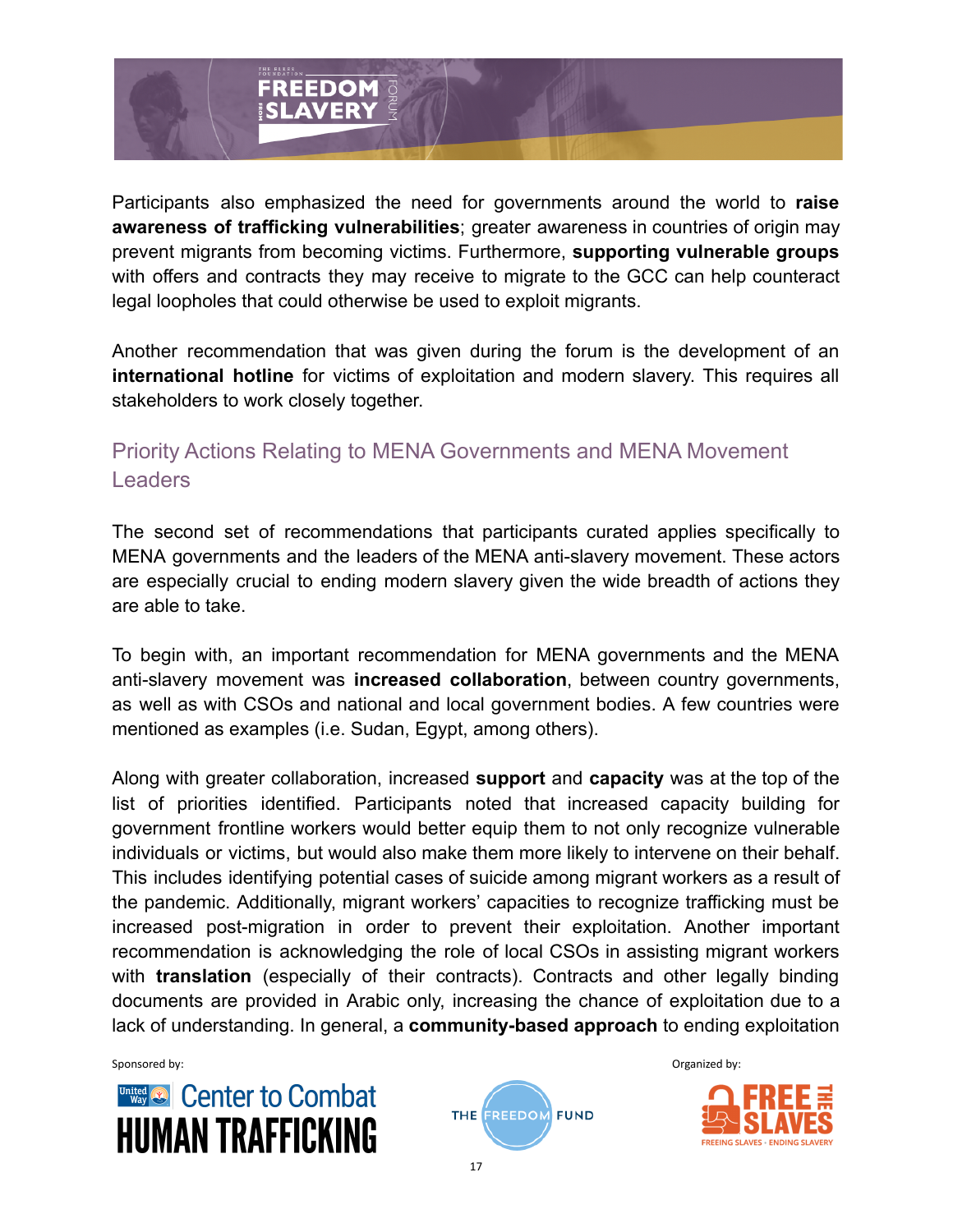

was recommended throughout the forum. This includes the need to educate communities in order to reduce stigma and reduce barriers to reintegration.

Regarding migrant workers' position within the **kafala** system, it was deemed necessary that local movement leaders educate migrant workers on their rights under the system. By assisting them in gaining **access to the justice system**, human rights abuses can be avoided. By cooperating with legal aid centers in countries of destination, migrant workers can be supported in achieving justice. In cases where migrants are falsely accused of theft, engaging local legal aid centers is essential to ensure justice in these cases. Furthermore, MENA leaders need to make an effort to unite to abolish, or at least tinker with, the kafala system. This includes providing an alternative to the live-in model which gives migrant workers more independence, as well as a community to live in. In order to achieve this, it is also important to find affordable housing for workers. Furthermore, **training** and orientation for employers, workers, and recruitment agencies should be conducted in order to establish a better relationship between the parties. A **blacklist** of employers could help mitigate impunity in the GCC and awareness between employers (household members) with regards to the rights of domestic workers and clear communication between both parties in terms of the contract details (vacation days, working hours, what to work on, …) would also support this.

Nonetheless, the role of the government is instrumental, since MENA movement leaders cannot solve the problem of lack of housing and lack of childcare on their own. Furthermore, governments need to implement the necessary **legal and policy reforms** for a transformed system that prevents the exploitation of migrant workers. It is therefore crucial for all GCC countries to protect migrant workers in their labor laws, as well as all other legal frameworks that are connected to the problem of modern slavery. This can be done through the introduction of laws against discrimination towards migrant workers and vulnerable groups and the rectification of definitions and legal language surrounding exploitation to best protect the rights of migrant workers.

Additionally, participants emphasized the importance of **involving embassies** in the GCC countries to support migrant workers. This refers to both the legal reforms described above, as well as cooperation with local CSOs. Embassies can be brought on board to guarantee that migrant workers have access to passports or necessary documentation. Through communication with employers, embassies can also identify Sponsored by: Sponsored by: Sponsored by: Sponsored by: Sponsored by: Sponsored by: Sponsored by: Sponsored by: Sponsored by: Sponsored by: Sponsored by: Sponsored by: Sponsored by: Sponsored by: Sponsored by: Sponsored by





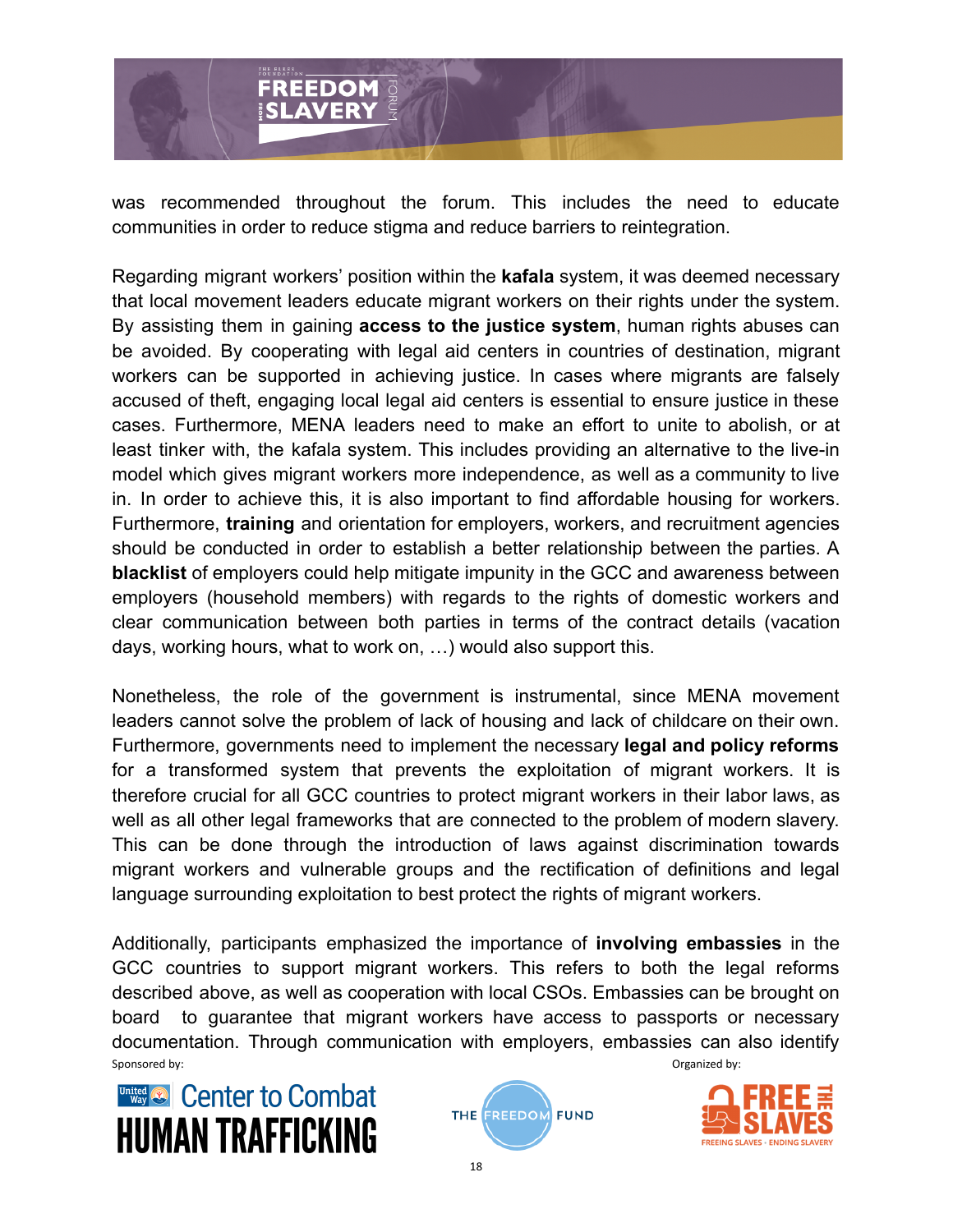

cases of human rights abuses and exploitation. Furthermore, embassies can serve as middlemen between CSOs and migrant workers by communicating with victims' families in their countries of origin.

A final recommendation was the **establishment of worker committees** to ensure that migrant workers' voices are heard. This would also imply implementing legal reforms, as many countries in the GCC currently prohibit this establishment, and enhanced collaboration between diverse actors, especially activists, victims, and survivors.

#### Priority Actions Relating to Private Sector and Civil Society Actors

Participants also had many recommendations for the private sector and civil society actors in the fight against modern slavery, principle among them being increasing **collaboration** and **support**.

In general, CSOs are the central actors supporting migrant workers with regard to rights education and justice system access. However, international organizations can take appropriate action as well by cooperating with local CSOs and **pooling resources** for maximum impact.

Considering the need to **raise awareness on the international conventions** that apply to crimes of modern slavery, CSOs can serve as educators for judges and lawyers that can then in turn help victims access justice. The **media** can also play a big role by engaging not only the legal elite, but the public as well. Additionally, participants recommended CSOs commit to training individuals on the technicalities of investigating and prosecuting to increase the number of cases that are actually processed. As of now, this number is alarmingly low, meaning that most migrant workers suffering from abuse never obtain justice.

Regarding the private sector, companies are largely responsible in recruitment and must abide by UN principles and eradicate modern slavery. Although bodies like the IOM are raising awareness on human trafficking issues among businesses and recruitment agencies, more has to be done. The International Recruitment Integrity System (IRIS) of the IOM needs to be promoted more frequently and implemented by recruitment





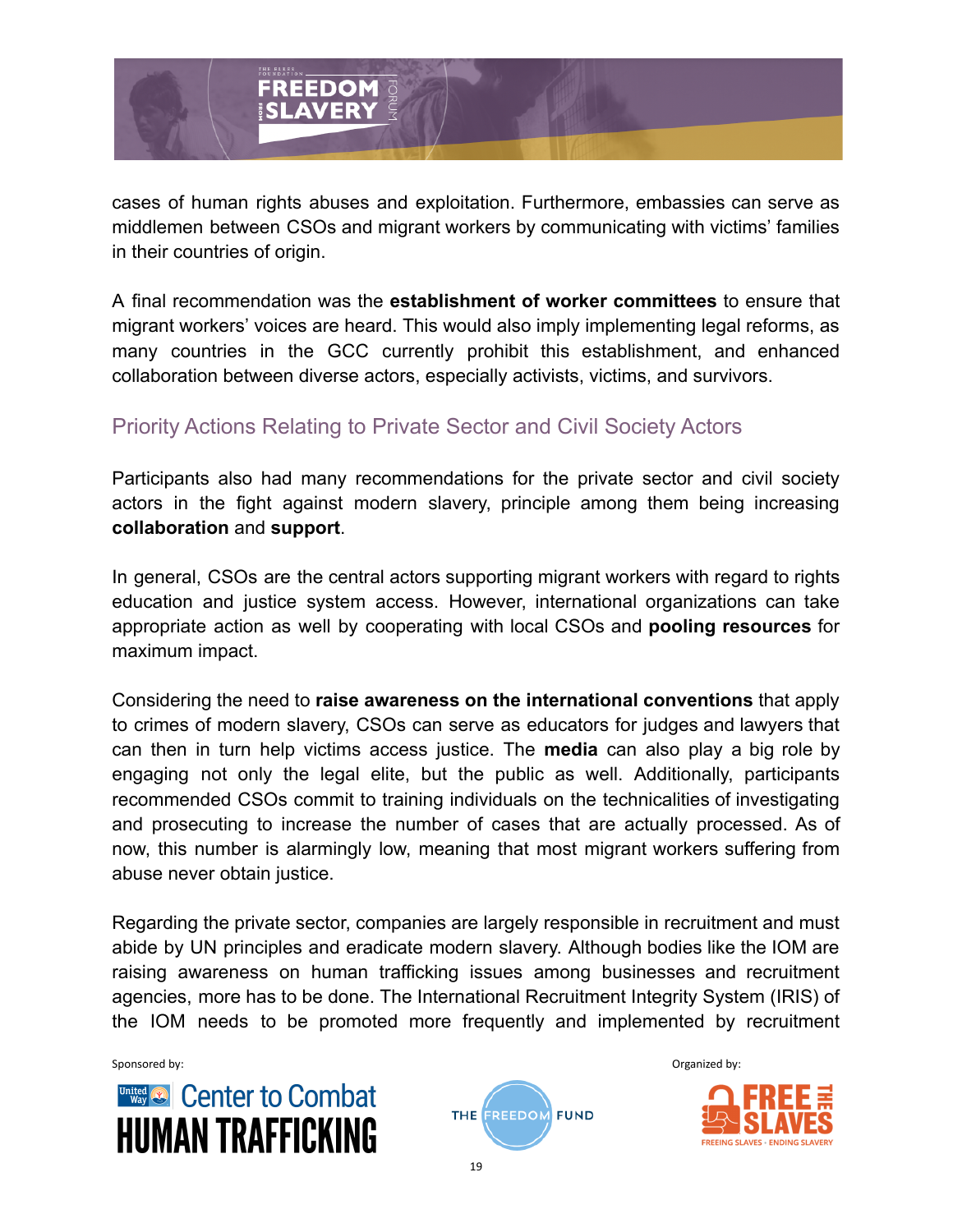

agencies in order to guarantee **ethical recruitment.** To achieve the best possible results, it is crucial for all stakeholders to cooperate and collaborate.

Sponsored by: Conserver and the sponsored by: Conserver and the sponsored by: Conserver and the sponsored by:





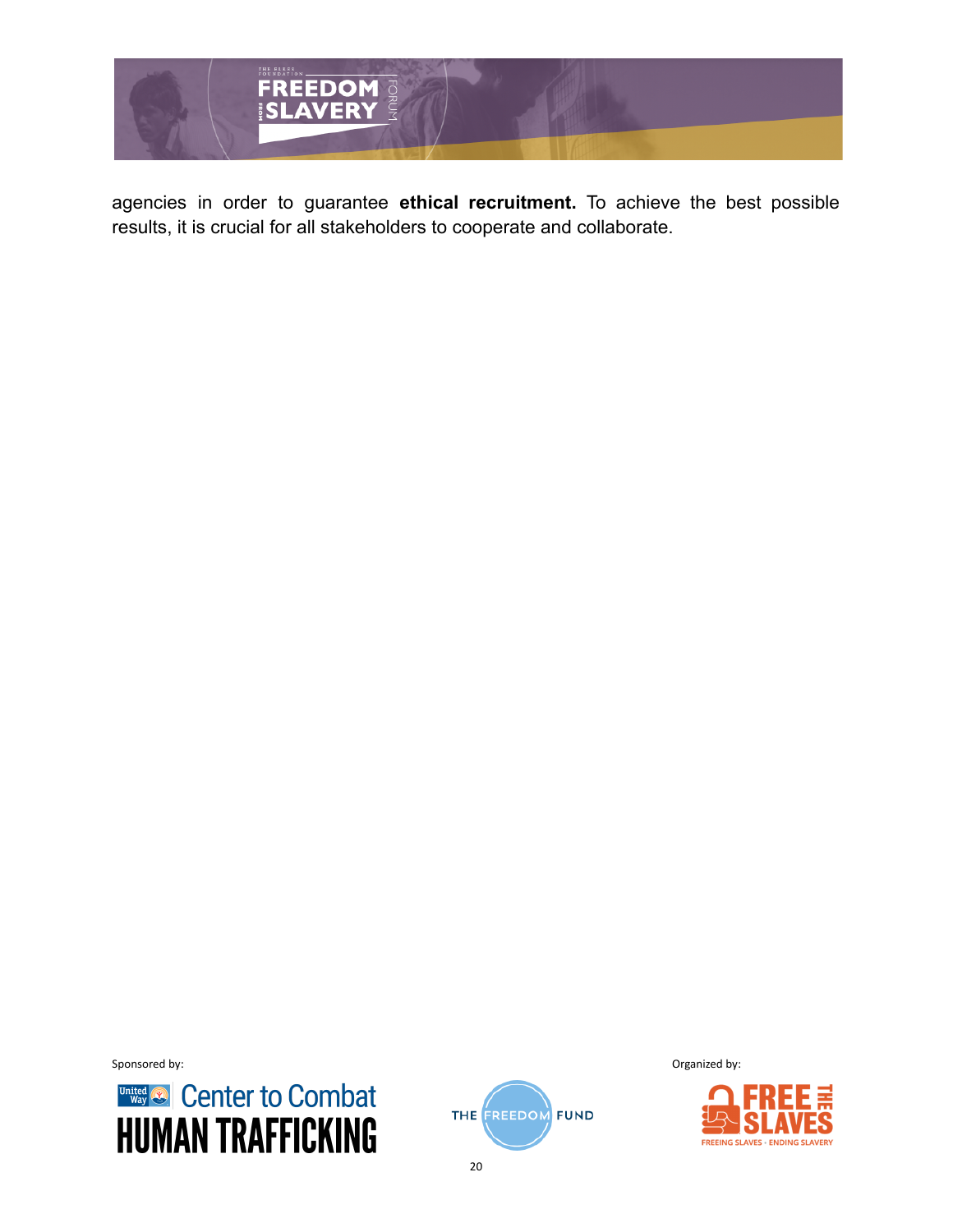# Europe, North America and the Caribbean Priorities

#### **Overview**

On the last day of the Forum, a workshop sessions focused on discussing several facets of the anti-slavery movement, from the vulnerabilities that exacerbate slavery to the possible solutions that should be priorities for movement leaders going forward. Despite coming from different backgrounds and country-contexts, participants were quite unified in discerning and defining the issues they saw as most threatening to freedom in their region. These priorities and subsequent recommendations are detailed below. To get an overview of all priorities, they were split into regional and overarching priorities, alongside with a division between the private and public sector.

#### **International/Overarching Priorities**

**FREEDOM** *SLAVERY* 

The following priorities can be seen as to apply to each of the regions and to the international community as a whole.

#### Priority Actions Relating to the International Community

The most important recommendation that can be implemented by the international community including all actors involved that was repeated numerous times throughout the Forum is the need for **increased cooperation** between states themselves, between states and the private sector, and between CSOs and movement leaders all over the world, including the building of **public-private partnerships.** One of the participants recommended strengthening cooperation between states in regard to the **trade of products made with forced labo**r. While individual states are taking actions, the problem cannot be tackled unless the demand comes to an end worldwide. Furthermore, it was deemed necessary to invest in collaborate efforts to eradicate slavery by including other actors, such as investors, insurances, the media and the public.





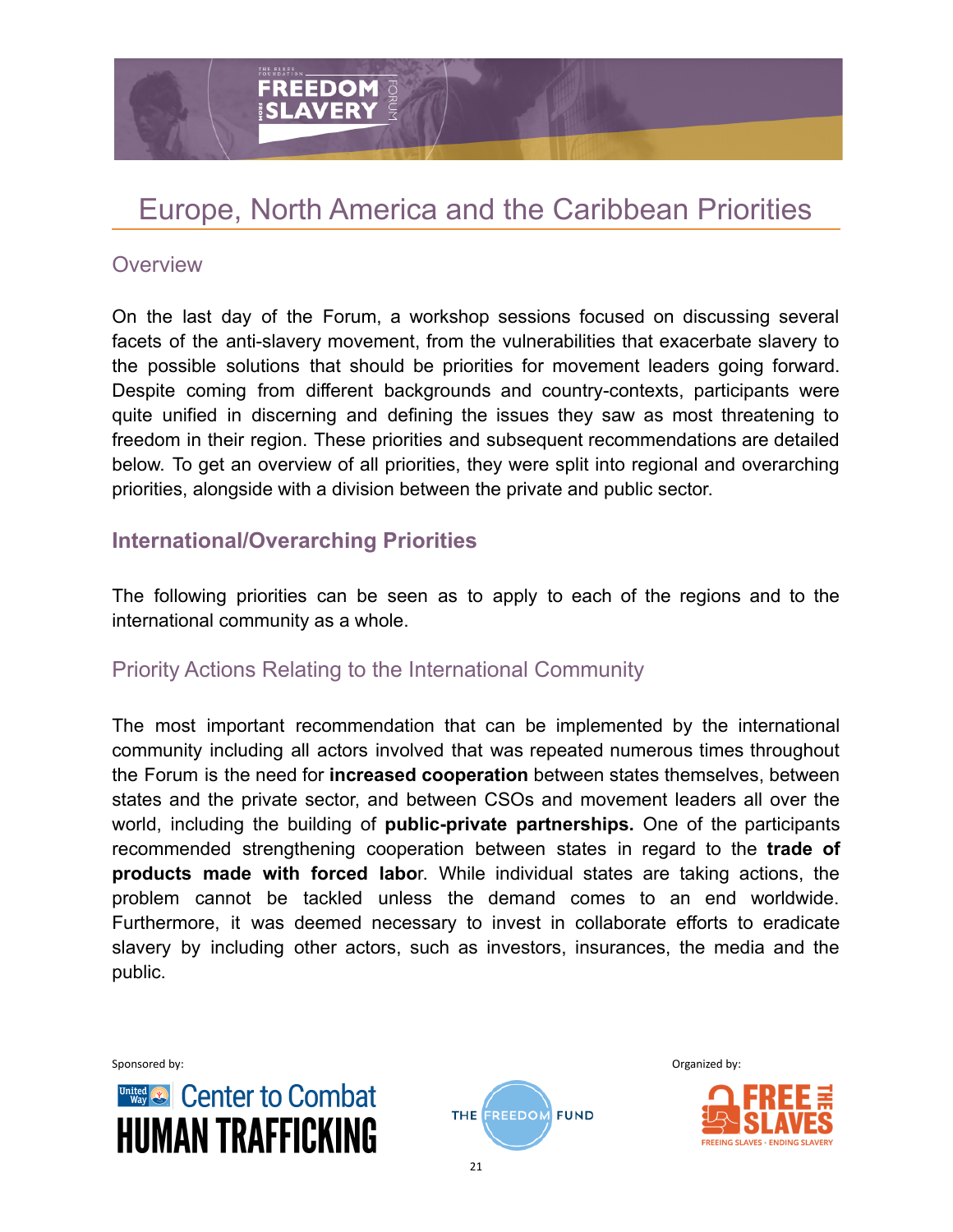

Regarding the existing global partnership **Alliance 8.7**, who promotes efforts to eradicate modern slavery to meet the UNSDG 8.7 was given the recommendation to provide for better coordination between organizations attempting to comply with the Pathfinder guidelines and international provisions.

CSOs play an important role in the international fight against modern slavery and can function to coordinate and listen to the voices of victims. Throughout the Forum, a large emphasis was placed on the need to **include survivors in the international conversation** as they are the knowledge holders of the problem on the ground. They can inform CSOs of the situation who can then inform policy makers and engage in **lobbyism** in order to make a change on the public level. Furthermore, taking into account the growing importance and threat of **technology**, CSOs were recommended to serve as educators. They can work with families to inform the parents how to best protect their children from falling into the traps of abusers on the internet. This includes making sure that the children understand that they shouldn't be friends with people they haven't met in real life, as well as that they should not put any pictures online that the parents haven't seen. It was recommended that parents have these conversations regularly with their children and that they make use of parental controls and take the time to go through their children's phones.

# Priority Actions Relating to the Legal Field

In general, there were several strong recommendations to **integrate legal frameworks** to achieve more cooperation and unity. Especially concerning the Palermo protocol, it was deemed crucial to promote the provisions therein.

Additionally, it was strongly recommended to all parties to the international legal framework to find a broader framework that observes the respective provisions and protocols better in order to punish perpetrators. A suggested solution was the establishment of **working groups** to develop laws against human trafficking in the respective projects and to work on legislative assistance projects, as well as on knowledge management and technical assistance projects. Furthermore, these working groups should work as a space to discuss, debate and challenge the existing legal





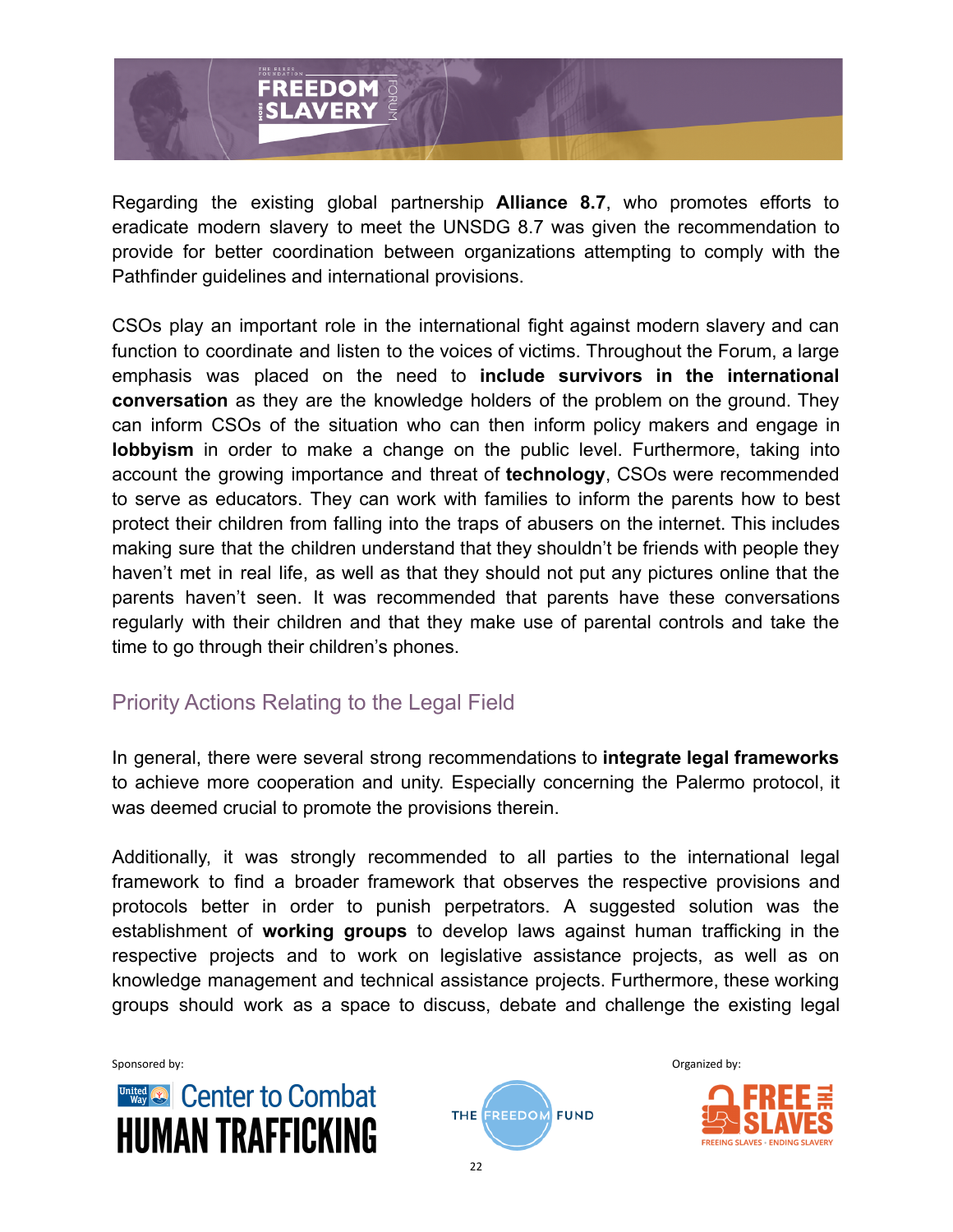

documents, as well as recommend international instruments for the national implementation of international provisions.

The Forum established an overarching problem of gaps between the national and international legal framework in all regions. Governments must prioritize to **budget more money** and invest into **institutional training** in order to implement these laws better. The participants established a lack of knowledge concerning the international legal framework, especially the **Palermo protocol**, which needs to be solved in order to prosecute perpetrators and hold abusers accountable. CSOs can help to close this gap, but they need more support from governments, financially and logistically. Moreover, governments must invest in technology to benefit from the opportunities it brings into the field. Thereby, governments must work with **big data companies** to gain insight into their data to find a connection between the use of apps and websites and human trafficking.

# Priority Actions Relating to Private Companies

Furthermore, it was recommended to all regions to get businesses on board to tackle modern slavery. Large intranational companies are gaining ever-increasing power and with that comes responsibility. Especially **internet companies** who make their millions by encouraging children to join their online platform must be held accountable to the immense responsibility they have to keep the children safe. It is therefore crucial to include them in the fight against modern slavery. Furthermore, businesses need to learn to deal with the coming change of legislation concerning supply chains and the move away from forced labor in order to support this positive shift in international and national frameworks.

#### **European Priorities**

# Priority Actions Relating to Private Sector and Civil Society Actors

Focusing especially on the region of Europe, participants paid special attention to the issue of **prostitution** as a form of sexual exploitation. It was thereby emphasized that it remains important to take consent out of the equation when establishing a case of Sponsored by: Sponsored by: Sponsored by: Sponsored by: Sponsored by: Sponsored by: Sponsored by: Sponsored by: Sponsored by: Sponsored by: Sponsored by: Sponsored by: Sponsored by: Sponsored by: Sponsored by: Sponsored by





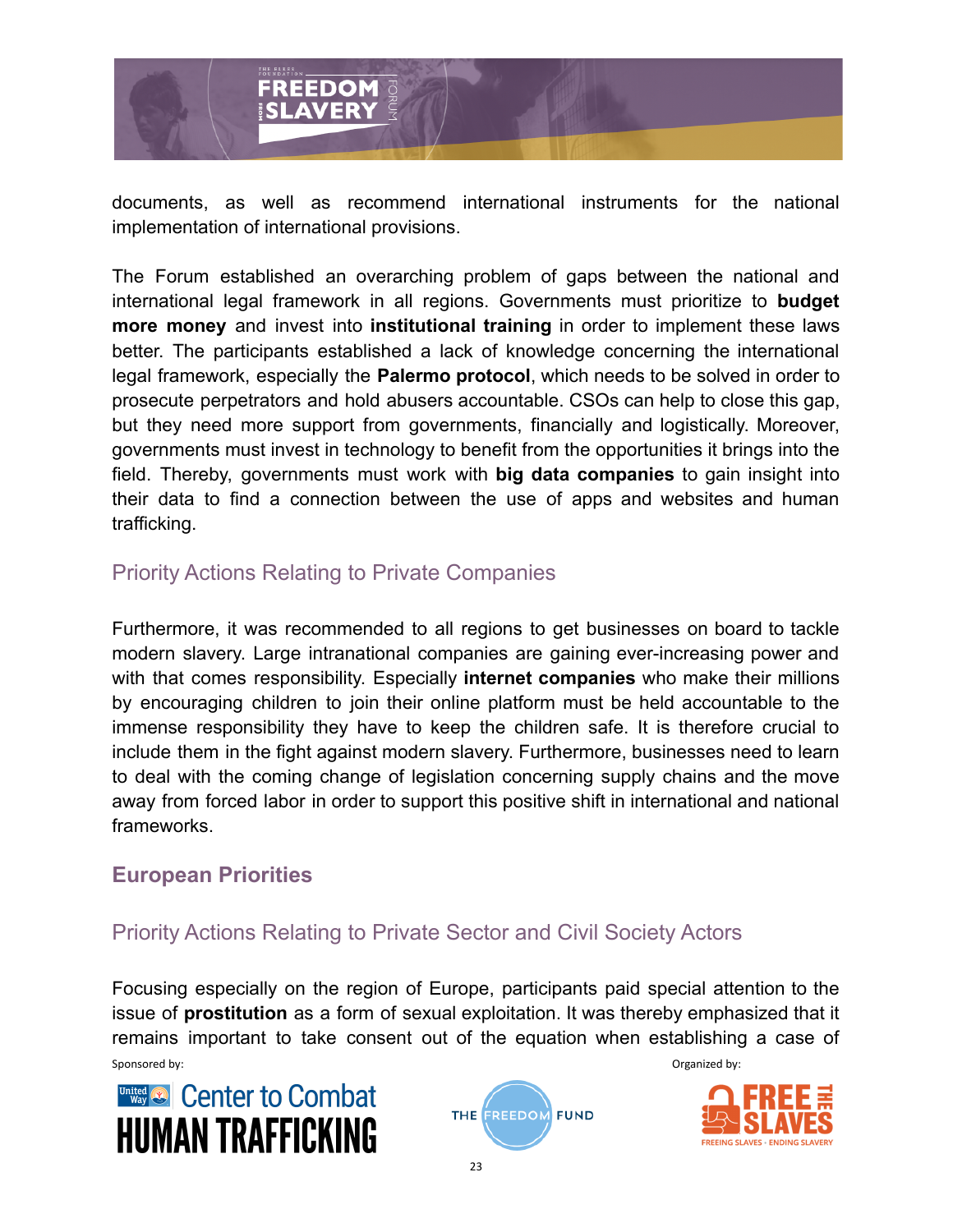

sexual exploitation and possible human trafficking connected to it. Pretending that these women would consent results in victim-blaming, which only strengthens the stigma around prostitution. Furthermore, it was mentioned that the **recovery of victims** must be in the foreground. This includes an offer for work outside the sexual servitude sector, as well as benefits for them as soon as they leave the field, such as the possibility to rent houses, etc. CSOs and movement leaders can help in this regard by providing their services and expertise, as well as by raising awareness of the consequences of victim-blaming.

#### Priority Actions Relating to European Governments

For European governments, it was highly recommended that they establish an **abolitionism model** regarding prostitution as the only functioning model to help victims, mostly women, out of this situation. This model sees a criminalization of traffickers and sex buyers, and a decriminalization of prostitutes, who are rather helped to get out of the field. Considering the globalization of human and sex trafficking, the only way to stop the mafia who controls this field is to establish sanctions against them. In this way, the mafia will need to make more calculations and take more risks to traffic women for sexual abuse. This model has been implemented in some countries with positive results in the fight against sexual exploitation.

# **North American Priorities**

# Priority Actions Relating to Private Sector and Civil Society Actors

The most important recommendations given to CSOs and anti-slavery movement leaders were all related to the **involvement of survivors** at the forefront of the movement. Therefore, emphasis was placed on partnering with and supporting survivor-led organizations, as well as to give a bigger voice to survivors so they can explain their experiences and push for change on the legislative level. Attention must thereby be given to recognizing the experience, expertise and skills that survivors bring with them. It is important to not bubble wrap them, but to see them as equals who deserve their voices to be heard. Furthermore, it was suggested to use the experience that survivors of human trafficking and exploitation to **train** and **educate** younger people





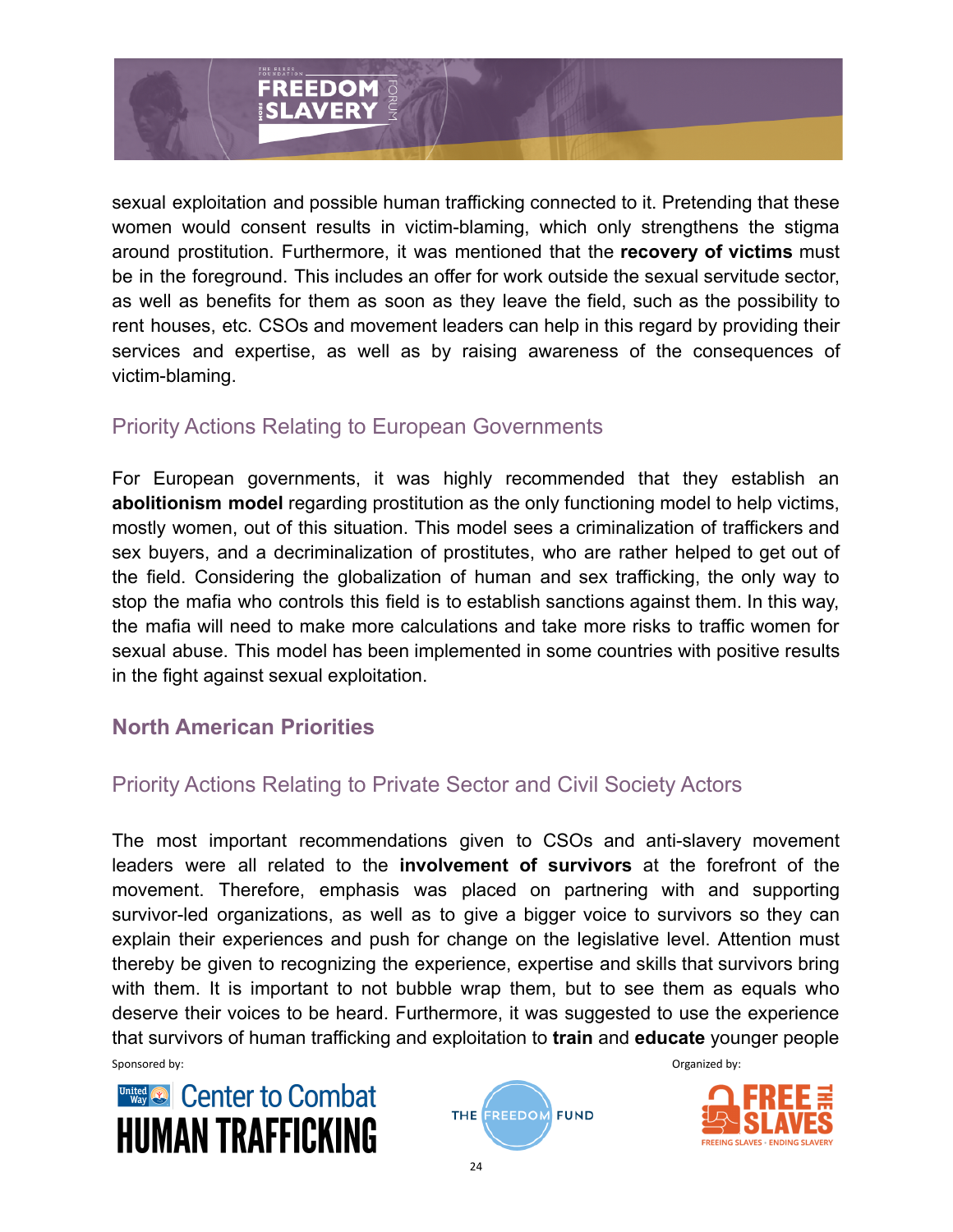

to gain and raise awareness. Especially in the United States, it was underlined that CSOs and leaders must pay attention to American and male victims as well, as these are often forgotten in the conversation.

Additionally, CSOs were recommended to engage in **capacity building** and **training**. This includes the use of specialized tools to investigate the dark web, train police and other legislative workers such as judges and prosecutors on how digital evidence is obtained and why the evidence is valid to be used in court. Additionally, the private sector should target the persisting **accountability** and enforcement gap in legal implementation of national and international laws. The CIW fair foods program serves as an example for this. Related, actors in the private sector should also urge companies to make binding legal agreements with worker organizations in order to protect them from being exploited.

Moreover, connected to the act of lobbying, it was recommended to approach governments with a **holistic approach**. This means that the focus should be placed on all forms of slavery in all ministries, thereby reaching to approach all federal agencies.

# Priority Actions Relating to North American Governments

The participants of the Forum also gave a set of recommendations for the governments in North America. It was emphasized that they would have to get **better at law enforcement** in order to tackle modern slavery. Specifically in the United States, the government was urged to increase support for domestic survivors as the current situation might look like they are helping, but the reality looks different and leaves victims unsupported and reliant on the private sector. As for CSOs, survivors must be at the forefront in the public sector as well. The government needs to increase efforts to establish better **access to complaint mechanisms** in order to strengthen their voices. Furthermore, the United States government needs to renew the **Trafficking Victims Protection Act**.

# **Caribbean Priorities**

Priority Actions Relating to Private Sector and Civil Society Actors





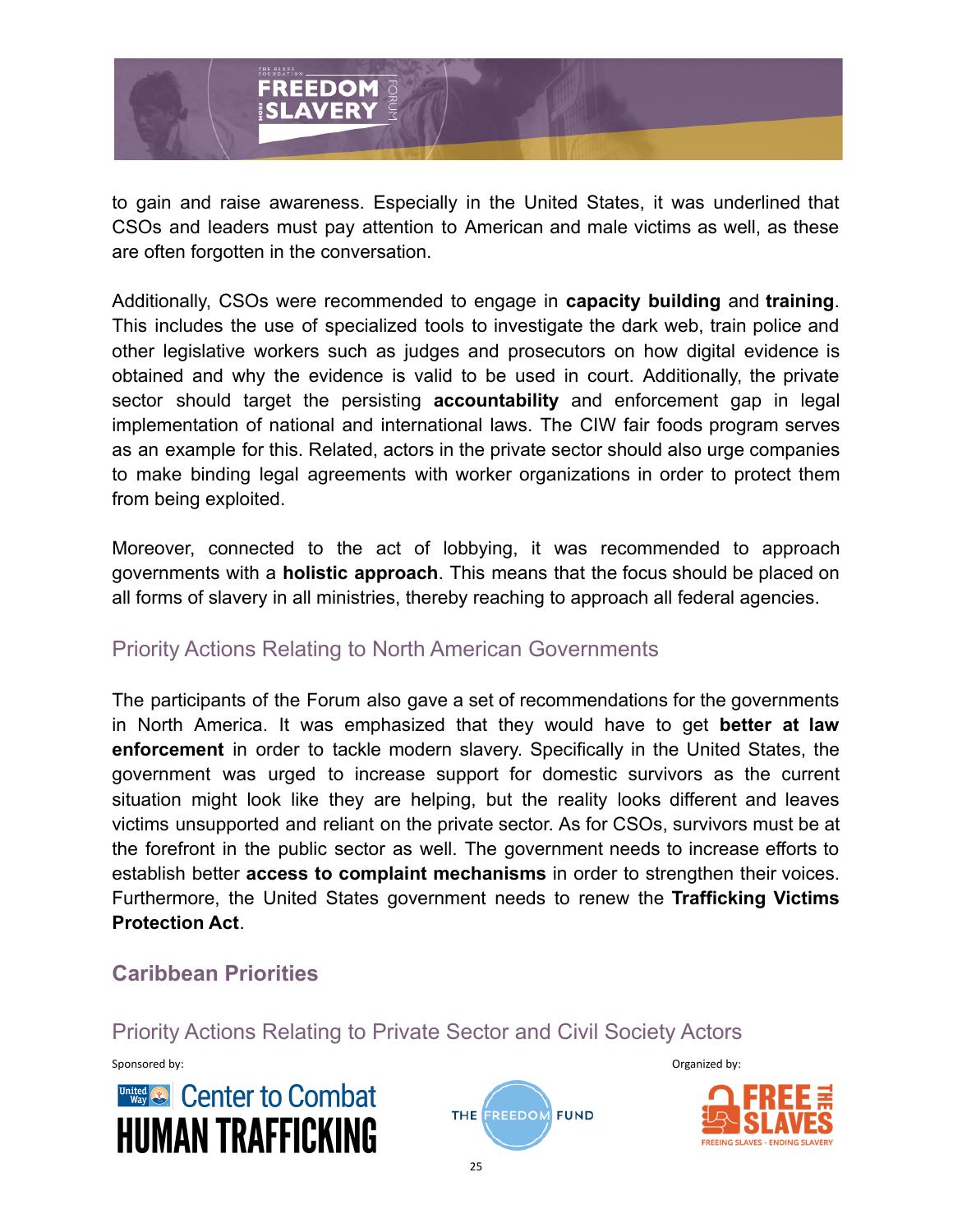

Experts of the Caribbean region appealed to the participants and the international community as a whole to place more **focus** on the issues of trafficking in the region, as it is often overlooked in the current conversation. It was deemed crucial to better understand the situation in the area, not only regarding the crimes committed, but also regarding the culture and its understanding of trafficking and exploitation. Thereby, children are expected to help in the household which blurred the lines between helping with chores and forced labor and leaders of the movement have to be aware of this in order to work against **intrafamily** exploitation. It is moreover important to realize and accept that many law enforcers are often involved in the trafficking of people.

Furthermore, CSOs should engage in different types of **training**. This includes the training of border workers in order to detect human trafficking in the area, as there is a persisting lack of knowledge of what these crimes look like. Safe migration measures must be taken to work against exploitation, especially of unsupported girls traveling alone. Additionally, it is important for CSOs to establish plans within **conflicts and natural disasters** that are not uncommon in the region, as these often exacerbate exploitation. The participants also recommended CSOs to cooperate with tech companies in order to create new tools to identify criminals and detect online sexual abuse. Another important factor that CSOs can be of great support for is the improvement of **access to justice**, especially for women. The legal sector needs a large revision in order to investigate, prosecute and convict.

These revisions need to include a **more broadly defined interpretation of 'exploitation'** so more cases can be prosecuted on the basis of that. Furthermore, judges must be trained on how to prosecute people. This includes the necessity to raise awareness of the Palermo protocol and the legal responsibilities encompassed therin. As in the other regions, it is especially important for the Caribbean that national legislation be upheld to international standards. CSOs can claim their role in informing national legislators of international changes and to **raise awareness** of gaps in the legal framework. Additionally, it was recommended to open cases against traffickers on other issues than trafficking, such as weapon or drug trade, if applicable. Another important step to hold more perpetrators accountable is the need to move away from relying on victim testimonies in order to make a conviction. Moreover, the **legal revision** needs to